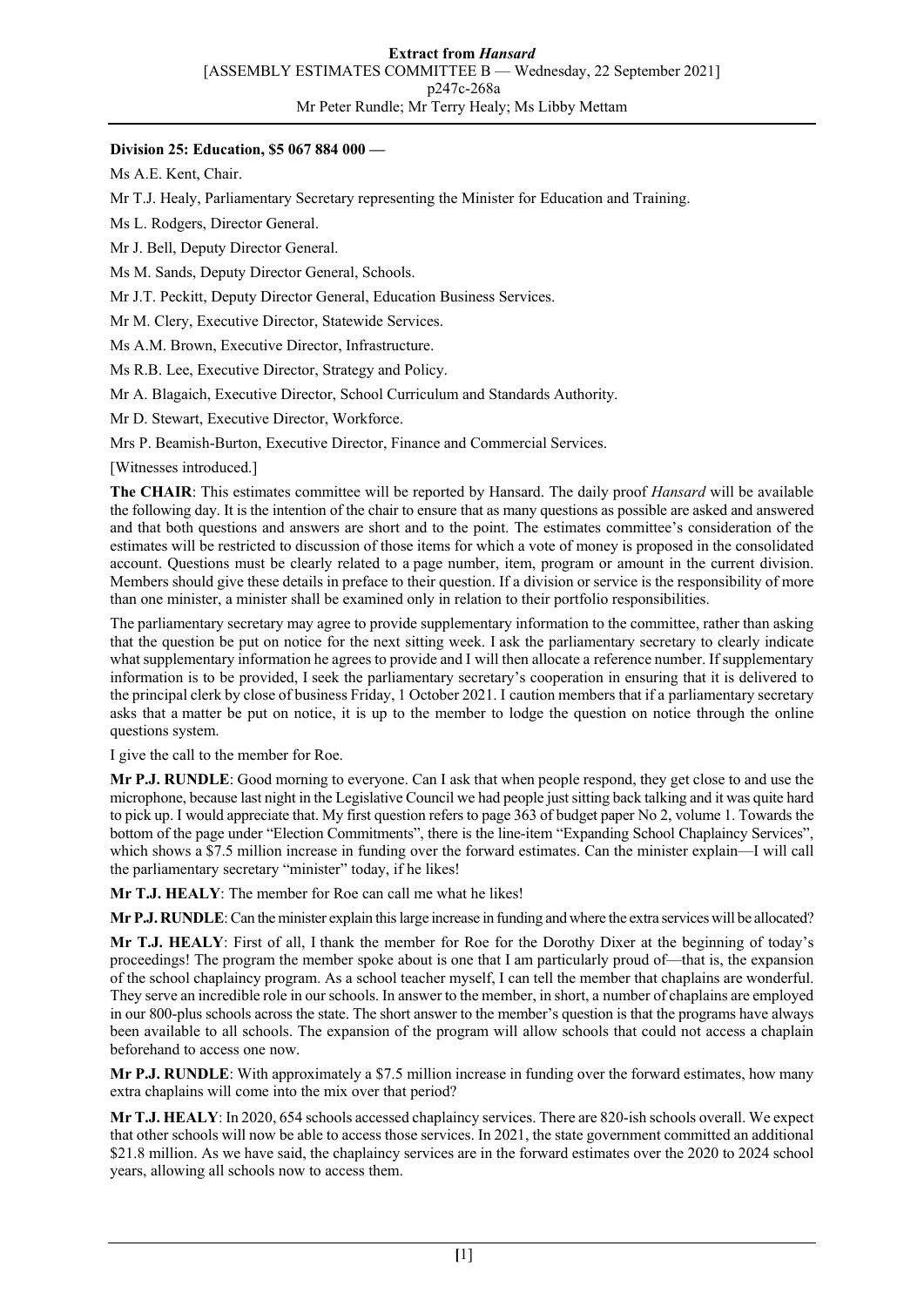**Mr P.J. RUNDLE**: Can the parliamentary secretary explain the criteria for chaplaincy appointments? I am sure he is aware of quite a bit of controversy over time about the qualifications et cetera of chaplains. Can the parliamentary secretary explain the criteria for chaplain appointments?

**Mr T.J. HEALY**: First of all, I am advised the number the member for Roe was seeking in his previous question about the annual increase was 107 additional chaplains. Regarding the member's question about qualifications for chaplains, I will pass to executive director Martin Clery.

**Mr M. Clery**: Chaplains are purchased by schools using a panel of providers available to them. It is not a mandatory panel. Schools can procure a chaplaincy service from beyond that panel if they wish. The buyer's guide for procuring service from that panel is that a chaplain is defined as someone of faith, and there are also some qualifications they need related to the role.

[9.10 am]

**Mr P.J. RUNDLE**: Does the parliamentary secretary have any concerns about the fact that some chaplains might slip through the cracks and may not have the appropriate skills to provide advice to our students in the school system?

**Mr T.J. HEALY**: First of all, to address the "slipping through the cracks" and qualifications, I have worked with some incredible chaplains—I am sure the member has in his schools as well—and I would not claim any of them to have fallen through the cracks. I think the member might be slightly seeking to impugn the reputation of our fantastic chaplains, which I completely challenge. Chaplains are required to undertake professional learning throughout their role. They are subject to working with children checks and there is a training and qualification requirement that a number of the providers have as well. YouthCARE, OnPsych and others have a very strong system that they regulate and we do as well. I have not found examples of people slipping through the cracks or providing poor advice.

**Mr P.J. RUNDLE**: That is what I wanted some clarity over. Every chaplain who is employed in the school system has completed a working with children check and the qualification, as the parliamentary secretary said, is that they must be a person of faith. That is my question. I want to make sure that every single chaplain has had a working with children check and that they are suitably qualified to give advice in the school system.

**Mr T.J. HEALY**: As for the first part of the member's question, schools have a choice about who they employ as chaplains. OnPsych, YouthCARE and Scripture Union provide the rules and requirements for them regarding their qualifications. Further, the contract requires them to have a working with children check. No-one would not go through that process as is normal for the majority of schools.

**Ms L. METTAM**: Further to this line of questioning and the boost for chaplaincy services, the parliamentary secretary referred to the fact that it will provide for schools that do not currently have chaplains. Does this funding also provide for schools that have chaplains but require them for additional days, given the significant pressures that we are experiencing?

**Mr T.J. HEALY**: The program is designed to assist schools that do not have access. They will be the first focus of the program. In further answer to the member's question, it really depends on demand. A school might be seeking to add further chaplaincy services, but the priority would be first to those schools that could not access them before.

**Mr P.J. RUNDLE**: I refer to page 363 of budget paper No 2 and the line item "Increase in School Psychologists", which is, obviously, a welcome addition. Can the parliamentary secretary explain how many of these extra psychologists will be placed in regional schools and which schools they will be placed in?

**Mr T.J. HEALY**: I concur, this is a fantastic addition to regional and metropolitan schools. The election commitment is for an incremental increase in the number of public school psychologists, commencing with 40 additional FTE in 2022, rising to a total of 100 by 2025. Every regional and metropolitan school will have access to a psychologist. There is a weighting towards regional schools. As the member knows, this is a government that greatly supports regional education and services. I think the member will find that the weighting is in addition.

**Mr P.J. RUNDLE**: I can understand maybe how a larger regional senior high school would have perhaps more access, but can the parliamentary secretary explain to me how outlying smaller district high schools and the like will access these extra school psychologists?

**Mr T.J. HEALY**: The funding is in two parts. The funding formula set is weighted towards those regional and smaller schools. The second part is that if a school requires further services regarding a critical incident, department staff are immediately allocated. The formula for those people who are based at the school is on a more permanent basis. If there were a critical incident at a school, such as there was recently, extra staff would be immediately deployed to assist in that critical incident. They would not necessarily stay there on a permanent basis, but they would be allocated as per the critical incident.

**Ms L. METTAM**: What is the reasoning behind the relatively smaller amount in 2021–22 compared with the forward estimates for the next financial year when the need for this service is so urgent?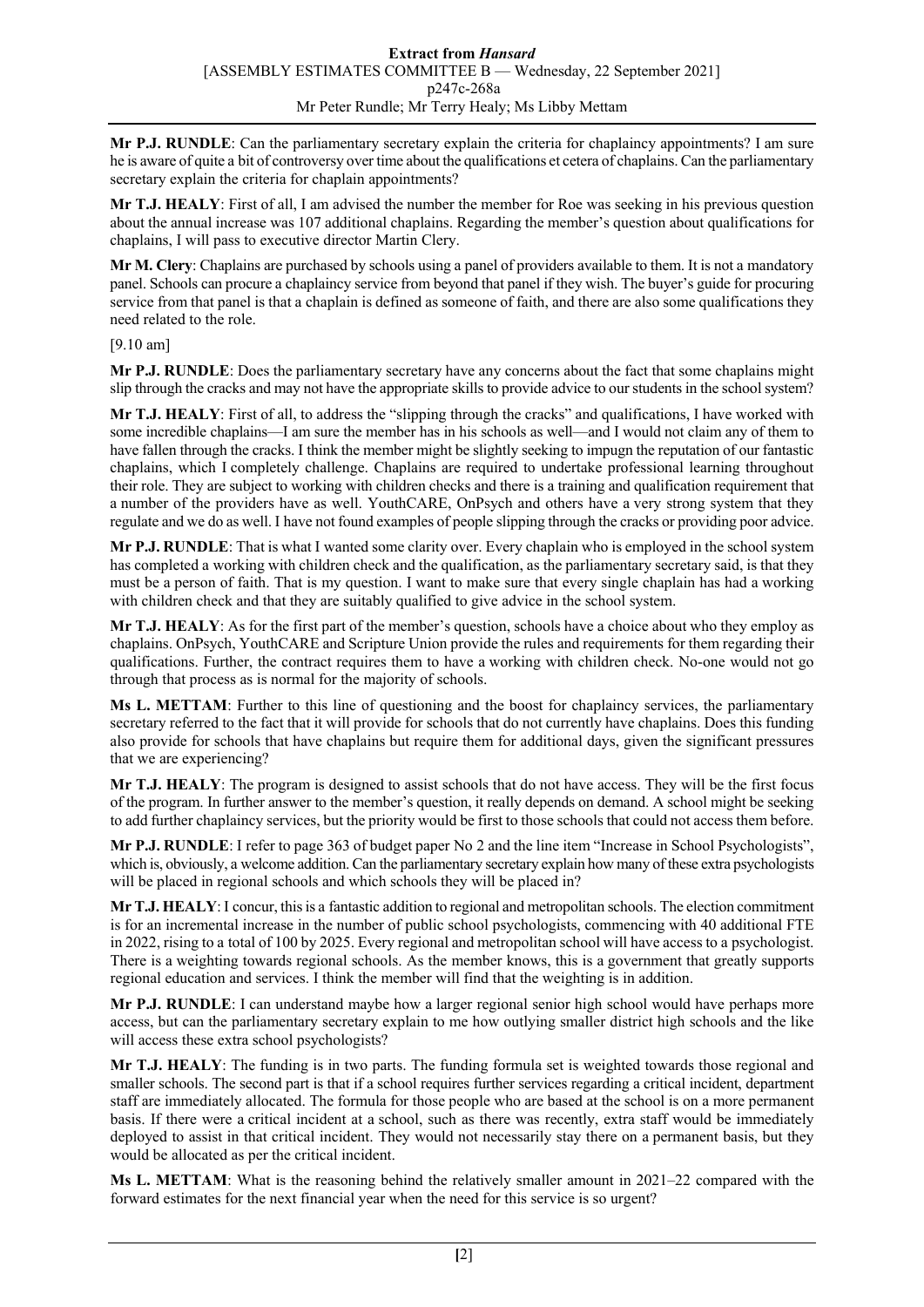**Mr T.J. HEALY**: Just to clarify, the member for Vasse is talking about the line item "Increase in School Psychologists", that says it is going from \$3 068 000 to \$7 691 000 and beyond? Is that the basis for the member's question?

**Ms L. METTAM**: That is right.

[9.20 am]

**Mr T.J. HEALY**: Member for Vasse, thank you for the question. The clarity and the explanation for that is this relates to the financial year, and the school academic year is basically half a calendar year. The additional funding continues because it is funded for the full year after that. Therefore, it is funded for a partial year. We are absolutely delivering on our important election commitment.

**Ms L. METTAM**: Can the parliamentary secretary clarify how many days a week these psychologists will be operating at each of the schools?

**Mr T.J. HEALY**: The allocation depends on the situation based on critical incidents and whether they need to be deployed to a different area. It really depends on that weighting and allocation.

**Ms L. METTAM**: Speaking from a local point of view, will consideration be given to electorates such as Vasse that have seen an increase in youth suicides or presentations at the local hospital regarding youth mental health issues? We are experiencing significant shortages of psychologists across the board. How do those considerations feed into decisions on the welcome boost to school psychologist resourcing in my area and other areas?

**Mr T.J. HEALY**: Thank you for the question, member for Vasse. As we discussed before, the formula is weighted towards regional communities. When there are critical issues, the deployment of staff towards those areas is the way that we would best address that. When resources need to be deployed, that is definitely our priority. Regarding the member's other matter on whether we give consideration to other electorates, no; we do not operate on an electorate model. We operate on what regional communities need. We would not necessarily look at the Vasse electorate, but we would look at the needs of the member's community without that political consideration. Again, we give priority to the needs of our regional communities.

Regarding the member's question about whether those staff will work with hospitals, every school works with the community around it to do the best it can to support the students. I think the member's question was about young people presenting at hospitals. The staff connect and works together as best they can, knowing that young people have complex and diverse personal issues. We are hoping that the increase in staffing will move this in a better direction. I might have some further comments in a moment. Sorry, chair.

Furthermore, member for Vasse, the Department of Education acknowledges the strong association between positive student mental health and wellbeing with learning. Schools have an important role to play in promoting wellbeing through connected, inclusive and culturally safe school communities, teaching mental health literacy, mental health prevention and helping to connect students with more acute needs with specialists and clinical services. All public schools have access to school psychologists whom are well-placed to respond to student wellbeing needs in schools. Here is some meat for the member. In 2021, 377.7 school psychologist FTEs were employed across the public school system, which was an increase from the previous year. In 2021, the state government made a commitment of \$42.2 million to employ more than 100 additional school psychologists over the next four years.

**Mr P.J. RUNDLE**: I thought I heard the parliamentary secretary say that there would be only an extra four FTEs in the next year. Can he confirm how the total number of school psychologist FTEs has changed since 2017 on a yearly basis?

**Mr T.J. HEALY**: Thank you very much, member for Roe. First, it was not four; it was 40. To correct the parliamentary record, it was not an increase of four FTEs; it was an increase of 40. I can definitely give the member figures for new FTE psychologists in public schools. In 2022, it will be 47. In 2023, it will be 70. In 2024, it will be 93. In 2025, it will be 117.

**Mr P.J. RUNDLE**: Sorry; what was the number for 2017?

**Mr T.J. HEALY**: What I just read out was not the total number of FTEs; it was the additional number of FTEs. In 2022, the additional FTEs will be 47. In 2023, there will be an additional 70. In 2024, there will be an additional 93. In 2025, there will be an additional 117. I might have some more information in a moment.

**Mr P.J. RUNDLE**: Thank you, parliamentary secretary. I have a further question.

**Mr T.J. HEALY**: I might just predict what the member's next question will be. The member asked about FTE numbers in 2017. There were 331.2 in 2017; there were 345.4 in 2018; there were 355.7 in 2019; and there were 362.7 in 2020.

**Mr P.J. RUNDLE**: Considering the shortage of psychologists throughout the mental health system, does the parliamentary secretary envisage any issues in being able to obtain the right qualified people?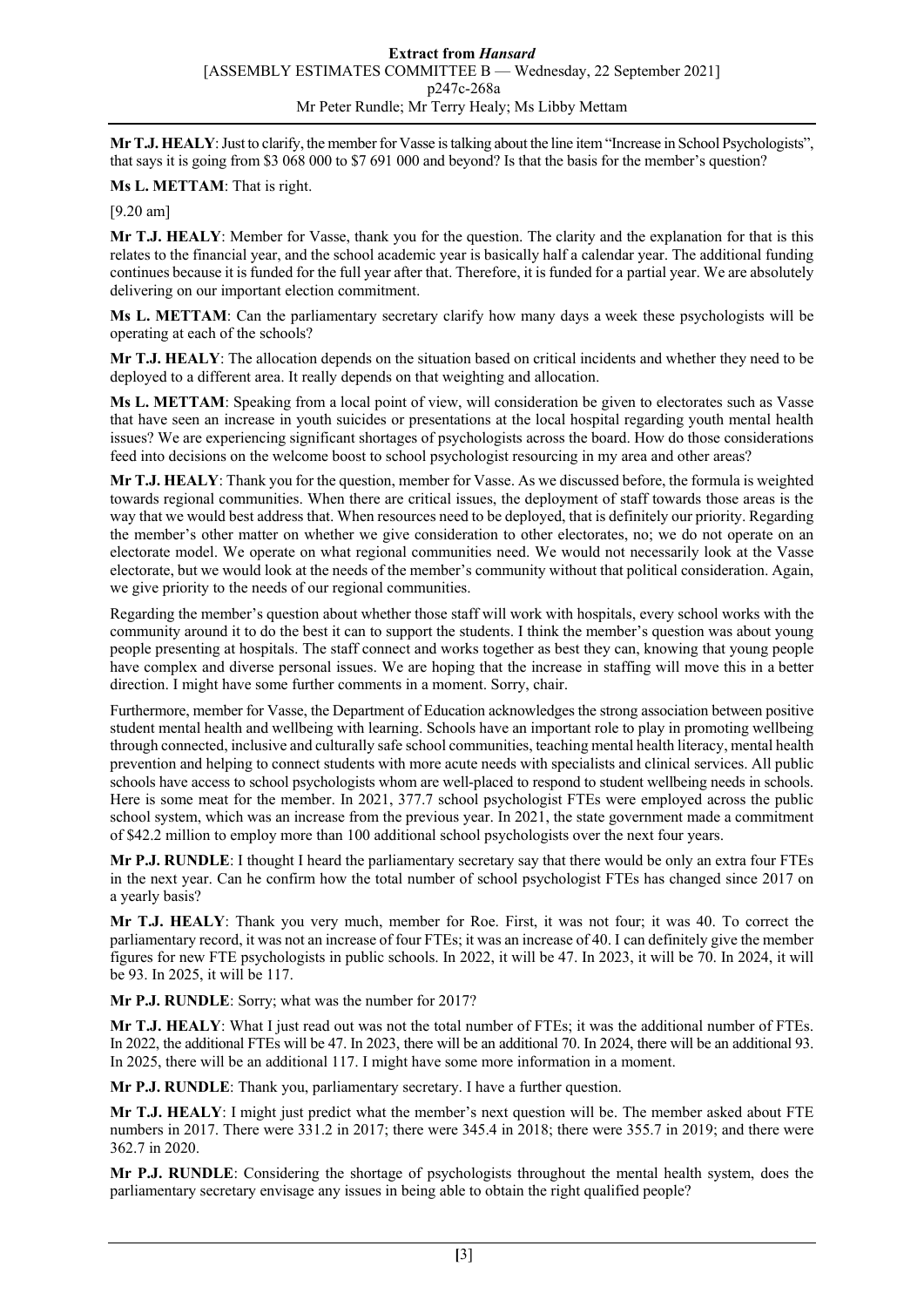#### **Extract from** *Hansard* [ASSEMBLY ESTIMATES COMMITTEE B — Wednesday, 22 September 2021] p247c-268a Mr Peter Rundle; Mr Terry Healy; Ms Libby Mettam

**Mr T.J. HEALY**: Thank you very much for the question, member for Roe. No; we do not anticipate a shortage. We have a very strong number of people who are interested in the roles. Because of Mark McGowan and all the great work that has happened over the last 18 months, and although there are still challenges across the community in a booming Western Australia, we have a lot of people who are very much interested in filling these roles. There are a lot of people who want to help the students. I will answer the comment on graduate supply as well. The Minister for Education and Training has been meeting with the vice chancellors of universities to talk about the fact that we want people to continue training and to prepare a pipeline of workers because that is the longer-term plan. We will always be committed to the important element of mental health for young people across Western Australia.

#### [9.30 am]

**Ms L. METTAM**: My understanding is that the waiting list to see a psychologist in the regions is extraordinarily long. It can be as long as 12 months. That is not for school psychologists; it is to see a psychologist as perhaps referred by a doctor. I query the comment that the parliamentary secretary has made that it will be easy to attain these additional psychologists and about the good work Mark McGowan has done in this area.

**Mr T.J. HEALY**: First of all,I did not say it would be easy to find all those people and I did not say that Mark McGowan has done a great job. I said Mark McGowan has done a great job in keeping us all safe and the Western Australian economy booming. I think for what the member is talking about, she might have a line item to ask the Minister for Health about within a different division for the sourcing and provision of clinical psychologists. We are talking about educational psychologists, who have different roles. I did not say it would be easy to find the people. I said we have a number of people who are very interested in the roles.

Our trajectory for the calendar year for additional FTE for school psychologists was 40, to give the member a comparison. A cross-sectoral working party has been established with local universities, as I said, to support graduate supply to meet the election commitments that were made. As I said, our target was 40 FTE. We had 43 final year Master of Professional Psychology students commence placement in public schools in term 2 of 2021, with 14 of them placed in rural communities. As I said, the department currently employs 378.02 FTE school psychologists, which is already an increase of approximately 6.5 FTE since the election.

**Mr P.J. RUNDLE**: What is the role of school psychologists in the bullying space? As shadow education minister, I get a lot of inquiries in my office from parents and other people who talk about bullying issues, and say that bullying has not been addressed by the school. Can the parliamentary secretary tell me what the role of a psychologist is in relation to bullying?

**Mr T.J. HEALY**: I will ask for clarification. Is the member suggesting that school psychologists should be disciplining about bullying? Can the member clarify his question?

**Mr P.J. RUNDLE**: I am just asking what the role of school psychologists is in dealing with children who have been bullied. Do they have a role, or is bullying handled by school administrators? Can the parliamentary secretary clarify that for me?

**Mr T.J. HEALY**: Bullying and all aspects of the diverse experience of young people in schools definitely come to the attention of school psychologists, but it is of interest to all in the school community to ensure there is support for young people. First of all, it is not the sole role of the school psychologist to address bullying. I think the member will find that in a number of schools, the student services team is largely responsible. There are roles for principals, teachers, parents, families, students and student leaders in addition to the student services teams that exist in most schools. That involves student services team leaders and the school psychologists within the team. They address the diverse needs at the local level.

Further to that, I am also advised that we obviously acknowledge that bullying is definitely a significant issue that unfortunately takes place. We expect every school to have a safe and supportive, respectful and positive learning environment. We acknowledge that bullying behaviour can happen at schools. It can also happen online, through social media and other online platforms. One of the things that school psychologists, as part of a student services team, have access to is that the department is represented on the Safe and Supportive Schools Communities Working Group, or SSSC, with the Australian Education Council. They are involved with the national website, "Bullying. No Way!". They promote the work of the eSafety Commissioner. We have recently launched the eSafety *Best practice framework for online safety education*. Further, there is a range of evidence-based social and emotional learning programs. I will mention three of them that I think the member will find of interest: Promoting Alternative THinking Strategies, or PATHS; Aussie Optimism; and Friendly Schools Plus.

**Mr P.J. RUNDLE**: Going along that same line talking about bullying and harassment, does the parliamentary secretary have a comment to make on the recent scenario in which perpetrators of bullying and sexual harassment were placed back in the same school? The children who have been harassed are then faced with dealing with these perpetrators inside the school where it has happened.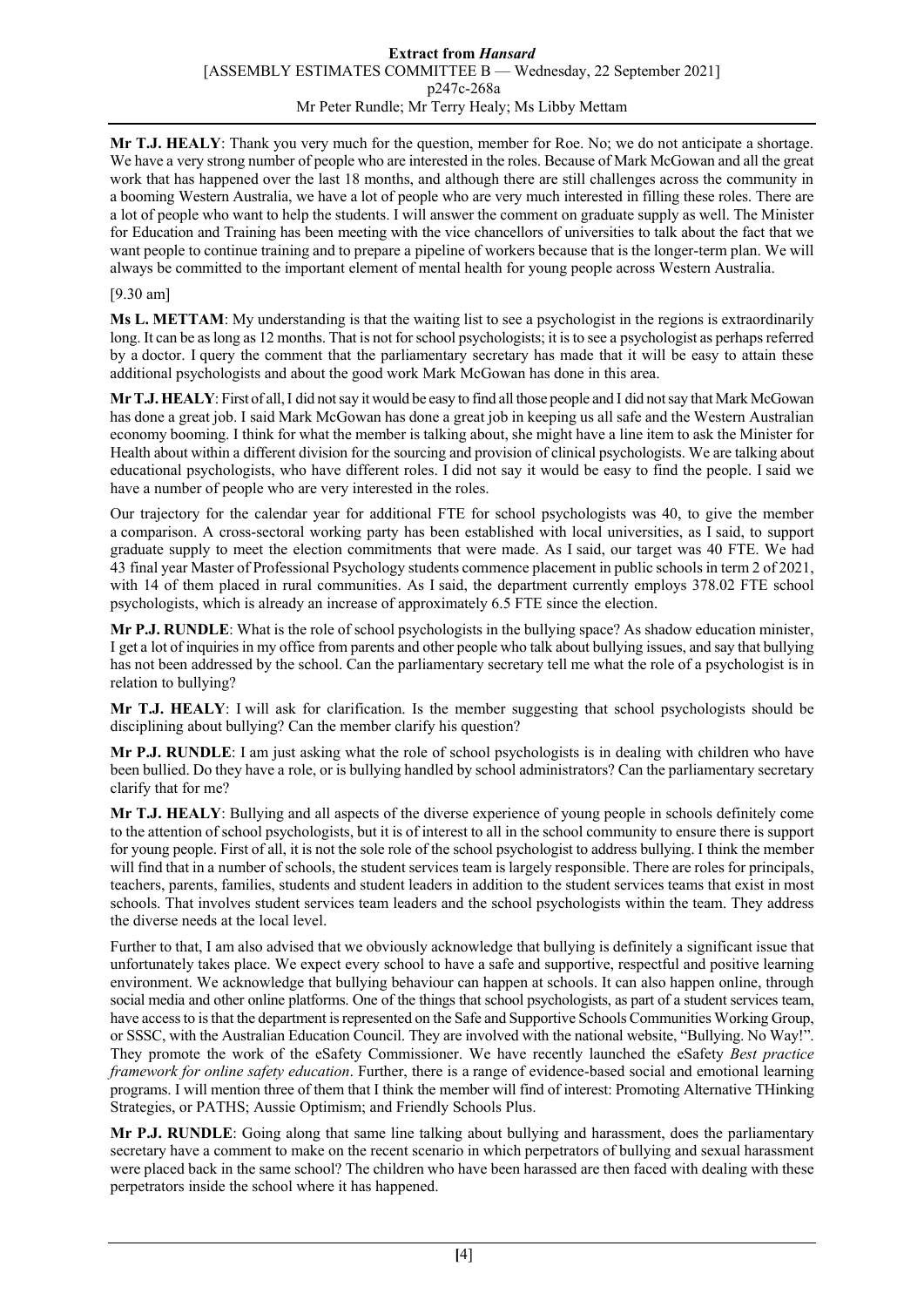**Mr T.J. HEALY**: I think the member is on a different line item. I think it is a valid question but he might want to ask it for a different line item if he has finished the school psychologists part of the question.

**Mr P.J. RUNDLE**: I can ask at a different line item, if the parliamentary secretary would like.

**Mr T.J. HEALY**: Yes, if that is okay; just so we can refer to that part.

**Mr P.J. RUNDLE**: I refer to the heading "Partnering with Families, Communities and Agencies to Support the Educational Engagement of Every Student" on page 364. Paragraph 4 reads —

Services for students needing extra support, including school psychologists and alternative learning settings will continue to be a priority.

In some cases, alternative learning settings do not seem to be provided and some perpetrators of sexual harassment and the like are being put back into the same school as their victims, who then have to front-up to school every day and face them. I want the parliamentary secretary's comments on that.

[9.40 am]

**Mr T.J. HEALY**: I will answer the first part of the member for Roe's question; the member may seek to add a follow-up question. I want to talk about the alternative learning settings program. It is one of several supports for students with complex and challenging behaviours. I think that is part of what the member was asking about. The program aims to address a gap in service for students who have engaged in violence against others in school or are very physically aggressive but have the capacity to re-establish positive behaviour and transition back to school or other education placements with the appropriate intervention and support. I am very glad that the member mentioned the 2020–21 state government election commitment to establish eight additional alternative learning setting sites over a two-year period. They will allow us to better deal with those diverse issues when they arise.

**Mr P.J. RUNDLE**: I welcome any alternative learning settings for these students, but I am concerned about the safety of victims. Why does it appear that the focus is on bringing the perpetrator back to potentially the same learning setting rather than in all cases protecting the victim? Victims are having to face up to school every day potentially with the perpetrator in the background.

**Mr T.J. HEALY**: The state government has implemented strong measures to protect all students to ensure community confidence that schools are as safe as possible. The Department of Education, the Western Australia Police Force and the Departments of Communities and Justice have developed a formalised multi-agency approach to manage cases in which young people have been charged with harmful sexual behaviours. The multi-agency protocol for education options for young people charged with harmful sexual behaviours provides for these four agencies to cooperate and lawfully share information in the best interests of all students and staff. That protocol is implemented across all public and non-government schools.

**Mr P.J. RUNDLE**: Is the real emphasis now on protecting the victim or on putting the perpetrator back into potentially the same school—business as usual?

**Mr T.J. HEALY**: The emphasis has always been on protecting all students and ensuring young people have access to the education they are entitled to. First, we always protect the victim. Schools work with communities and families to find the best way to do that. I have discussed alternative learning settings; there are also opportunities for the alleged offender—I will call the student that—to obtain their education path in a different location, but that is not always possible. As I am sure the member is aware, everyone also has a right to education. First, we protect the victim. Secondly, we ensure that everyone has an education path available to them. It is important that we do not politicise this. A risk management plan is always developed in these circumstances, and it is really important that the department has an opportunity to work with the families and schools involved to find the best risk management plan to address the victim, the alleged offender and all those people affected. A number of students and families are affected by these incidents, especially in regional communities where everyone knows everyone.

There are not always options, but I will go through a couple of the things that schools can do logistically when there is no opportunity to provide a separate site for the alleged offender, or offender if they have been convicted. There is not always an opportunity for separate campuses or locations, but I will place on the record a couple of things that schools can do logistically to manage the situation and meet all the criteria. The first is in terms of school layout and timetabling. There is travel between home and school, with parents, families and communities providing transport to and from school. In regional areas, seating arrangements on school buses can be explored. Parents can be available at the entry to and exit from a school site and parents can collect students from the administration building every day. Staff can escort students during transition between classes. At break times, students can be encouraged, and are usually obliged, to sit in different restricted or prearranged areas with same-aged students. The school can ensure that student access to toilets is managed in a way that meets all the criteria. There may be opportunities within class settings.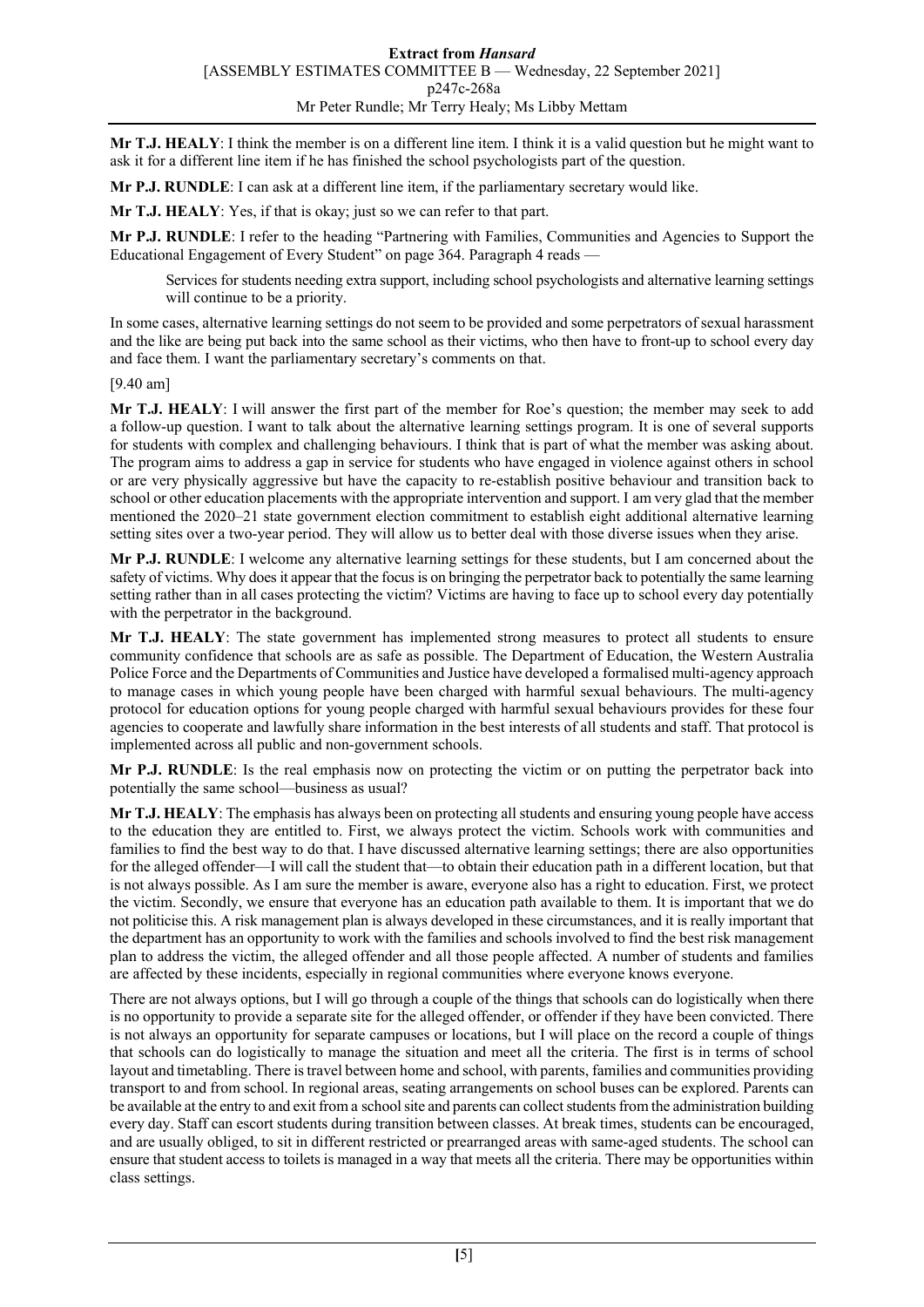This all depends on the size of the school, the community and services available. Sometimes things are more complex in a much smaller school. There are a number of other things that I can go through, but, overall, the key thing I want to re-emphasise is that we want to protect the victim. That is what schools do their best to do. If there is not another location for the offender to go to, in terms of the education opportunities available, we maintain that all those people have a right to education.

**Mr P.J. RUNDLE**: The parliamentary secretary is saying that they can potentially be on the same school bus, with a bus driver who has no ability to supervise the students on the bus. I do not think it meets the pub test with the public that we have to bend over backwards to try to allocate facilities for the perpetrator when at all cost we should be protecting the victim. Firstly, how many examples are there of the perpetrator and victim being on the same school bus? Secondly, at the moment, how many schools still have the perpetrator and the victim at the same school?

**The CHAIR**: Is that two questions, member for Roe?

**Mr P.J. RUNDLE**: Yes. Thank you.

**Mr T.J. HEALY**: Bus seating is one of the many tools available to a school. School bus services are sometimes the only way that students can get school. They are a key part of school infrastructure, whether a school is in metropolitan Perth or regional Western Australia. First of all, school bus seating may be something that has to be explored. Like I said, there are a number of other options to explore first. It is important that it is always part of one of the tools available. There are multiple things that the school community will explore with the families of all parties. If it was envisaged that there were no other transport options or scenarios, in those examples a risk management plan would be discussed with the families of all affected. All parties would be part of that discussion. There is always a risk management plan and there are potentially opportunities to use different buses and options about other transport, but this is an extreme example where that cannot be done.

#### [9.50 am]

**Mr P.J. RUNDLE**: The second part of my question was: can the parliamentary secretary give me the number of public schools where the perpetrator and the victim are at the same school together?

**Mr T.J. HEALY**: The member can put that question on notice.

**Mr P.J. RUNDLE**: Can the parliamentary secretary provide that as supplementary information?

**Mr T.J. HEALY**: No. I am happy for the member to put the question on notice.

**Ms L. METTAM**: On page 364 of budget paper No 2, volume 1, the third significant issue impacting the agency is furthering the access of Aboriginal learners. Can the parliamentary secretary provide a breakdown of the total amount of funding that is allocated across the forward estimates to deliver the KindiLink program and the Kimberley Schools Project KindiLink program?

**Mr T.J. HEALY**: I thank the member for Vasse for the question. KindiLink is jointly planned and delivered by early childhood teachers and Aboriginal and Islander education officers, and provides play and learn sessions for Aboriginal children and their parents or carers. From 2018 to 2021, KindiLink has had 38 sites that are funded through the National Partnership Agreement on Universal Access to Early Childhood Education, the expenditure for which was \$2.459 million in 2020–21. KindiLink has 17 sites that are funded through the department's Kimberley Schools Project.

**Ms L. METTAM**: How many students are currently participating in the KindiLink program and the Kimberley Schools Project KindiLink program?

**Mr T.J. HEALY**: I thank the member for Vasse for the follow-up question. On 1 September, 2021, approximately 1 300 children and 1 200 adults participated in a KindiLink program, which is provided at 38 sites throughout the state.

**Ms L. METTAM**: Are there any plans, or has the department identified a need, to expand the KindiLink program to include additional schools?

**Mr T.J. HEALY**: The funding and provision for that program is in the national agreement, which is currently being negotiated for its next hopeful phase.

**Mr P.J. RUNDLE**: I refer to the heading "COVID-19 Response" at the top of page 364 and the line item "Enhanced Cleaning for Schools". I notice that we have a budget estimate —

**Mr T.J. HEALY**: Sorry; is the member talking about the table?

**Mr P.J. RUNDLE**: Right at the top of the table under the heading "COVID-19 Response" is the line item "Enhanced Cleaning for Schools".

**Mr T.J. HEALY**: I have found it.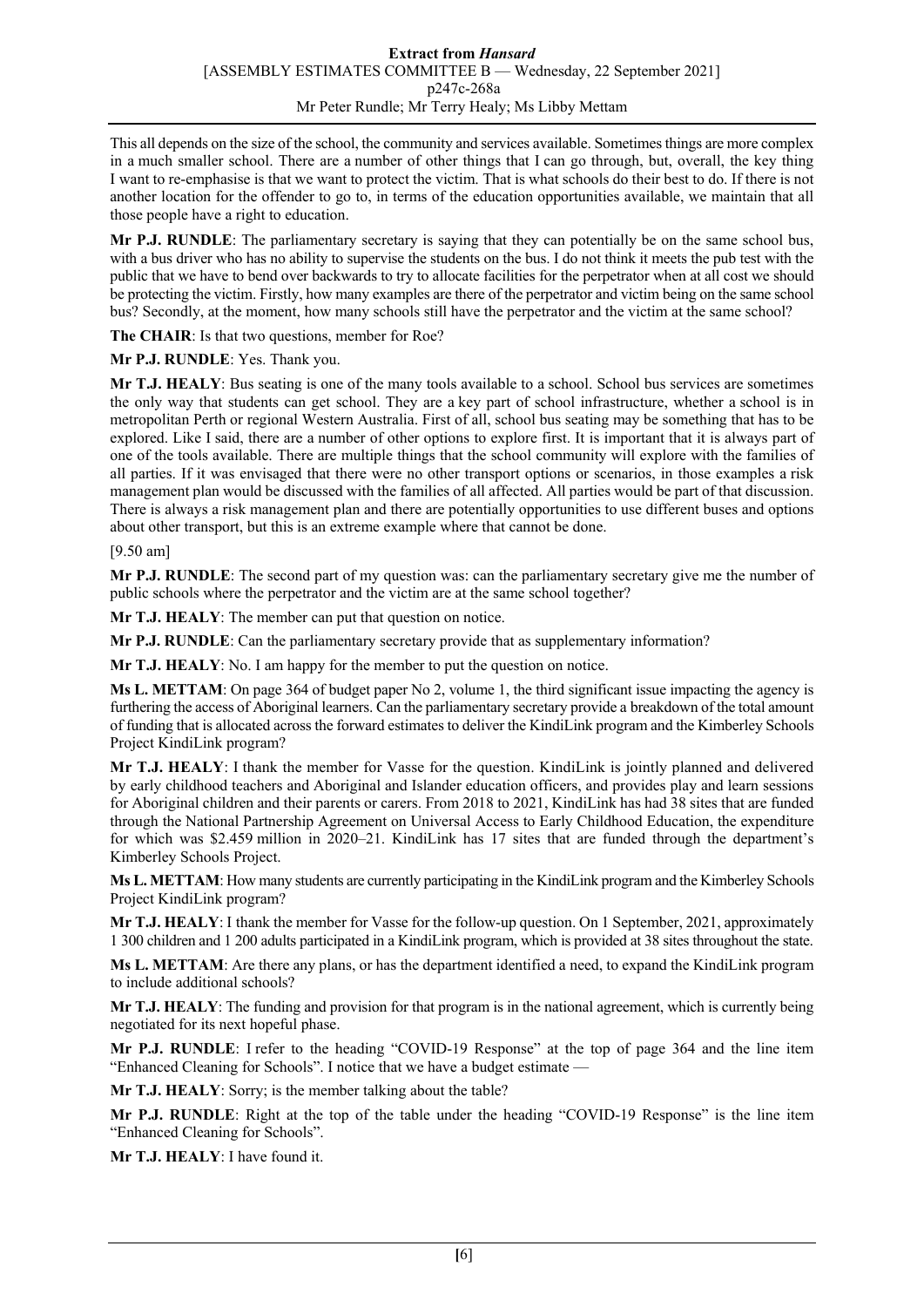**Mr P.J. RUNDLE**: We have a drop from \$41.5 million to \$18-odd million for this budget period, and in the forward estimates there is no allocation for that. People are saying that we need to live with COVID going forward. Can the parliamentary secretary explain to me why there is no funding for that at all in the forward estimates?

**Mr T.J. HEALY**: I thank the member for Roe for the question. I concur with him that I thought it was a very good addition for the McGowan government to provide additional cleaning staff during the COVID-19 pandemic to allow the schools to better address the cleaning requirements that we have all experienced over the last 18 months. The member is talking about the program to put extra cleaners into schools for a period of time. That was done on the advice of the Chief Health Officer. Again, one of the things that separates government members from opposition members is that we will always follow the advice of the Chief Health Officer on that. The Chief Health Officer's advice was that we put in those additional cleaners. As I am sure the member is aware, Western Australia is not experiencing the same COVID scenarios as the rest of the nation and the rest of the world. A sunset clause for the funding for the school cleaners was based on the Chief Health Officer's advice on the additional allocation of FTE for cleaning.

The member's question was: why has the funding ended? It will end because Mark McGowan and Sue Ellery are doing great work in our schools and they are doing their best to keep COVID-19 out of WA, in short. However, we continue to have enhanced cleaning at schools. I think the member would agree that we all have a better understanding now of health conditions, of not being sick and of following the health advice and rules. The allocation of the funding has changed. I will leave it there. The member may have a follow-up question.

**Mr P.J. RUNDLE**: In the next few weeks, does the parliamentary secretary foresee an extension of the vaccination program for ATAR students? Similarly, will there potentially be a vaccination program for the balance of our students in the following years?

**Mr T.J. HEALY**: I will give the member the short answer, but he might want to find a different line item for that question. Currently we are talking about school cleaning allocations and the advice of the Chief Health Officer about maintaining enhanced cleaning at schools. The member would be aware that we have now allowed the newest young person category to walk into the vaccination clinics and get vaccinated. I think the member is asking a different question for a different line item. Does the member want to ask anything further about school cleaning? I have some figures and dollar amounts if he wants to come back to the vaccination program later.

[10.00 am]

**Mr P.J. RUNDLE**: If that is the case, in the next line item down, "Face Masks in Schools", I notice that we have no budget estimate for 2021–22.

**Mr T.J. HEALY**: Is this a new question?

**Mr P.J. RUNDLE**: Yes, this is a new question relating to page 364 and the next line item down, "Face Masks in Schools". Am I to take it that we are not expecting to use face masks again or do we have ample supply to last us through until what point?

**Mr T.J. HEALY**: I thank the member for Roe for the question. Following the Perth and Peel COVID lockdown in February 2021, a contingency supply of face masks was distributed to primary and secondary schools to provide a safe environment for schools and staff. I can further advise that one million masks have been supplied to schools. If schools have issues with supplying masks, they should contact our COVID support team; however, as far as we understand, schools are reporting to us that they are happy with the supply of masks that they have.

**Mr P.J. RUNDLE**: I refer again to page 364—right at the bottom and the sixth point, "Building the Capability of Principals, Teachers and Allied Professionals". This paragraph recognises the constant challenge of attracting teachers with the right skills to the right areas at the right time. I note that, according to the State School Teachers' Union of WA, approximately 25 per cent of teachers are leaving within five years of graduating. This paragraph refers to strategies. My question is: what is the strategy to retaining those teachers? I foresee a scenario in which we could go down the same path as the health system, in which we have a real shortage of staff.

**Mr T.J. HEALY**: I thank the member for Roe. The department has a range of strategies to increase the number of suitably qualified teachers applying for positions in public schools. This includes the Teach in WA program, with online marketing, career expos and presentations and a dedicated contact for teachers considering applying for positions, and a Leap program to retrain teachers into specialised secondary subjects. Retention strategies encourage staff to teach in regional or remote schools. The remote connection program allows staff to experience teaching in remote schools, and the Remote Teaching Service induction supports successful onboarding. I think that the member has close proximity to an existing teacher of the year in his electorate—Mrs Rundle—who I am sure can also give the member further advice as to great ideas. I believe that it is the 10-year anniversary of Mrs Rundle's Australian Teacher of the Year award.

**Mr P.J. RUNDLE**: That is correct; it is the 10-year anniversary.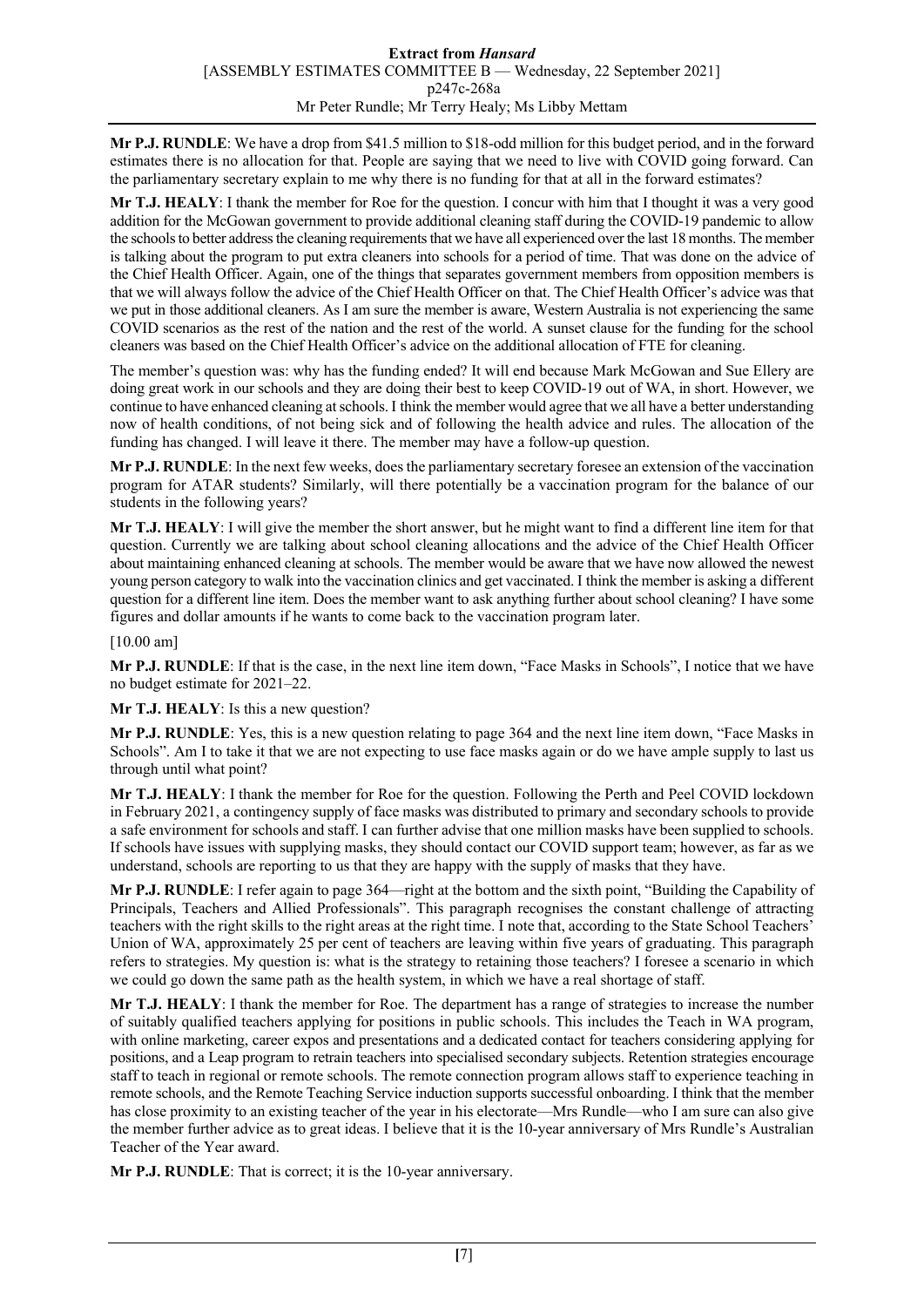#### **Extract from** *Hansard* [ASSEMBLY ESTIMATES COMMITTEE B — Wednesday, 22 September 2021] p247c-268a Mr Peter Rundle; Mr Terry Healy; Ms Libby Mettam

**Mr T.J. HEALY**: Congratulations. The supply of early childhood and primary teachers currently meets demand. The department will continue to work collaboratively with Western Australian universities and focus on maintaining the teacher workforce supply. To fill the gap in secondary teacher workforce supply and demand, we are increasing supply in a number of ways including Teach for Australia, the Public School Teaching Pathway program, Professional Practice Project, the Horizons program and mid-career pathways into workforce areas of need. The department has a centralised teacher staffing pool available to it with the potential to source teachers from other jurisdictions.

To answer the member's final question about what we are doing to stop teachers from leaving, I make the point that I was a teacher who left the workforce of the Department of Education, primarily because I had to come here to this Parliament to fix the education system that was broken by the member's government. I think that if we keep Mark McGowan and Hon Sue Ellery in, we are going to make sure that our schools are strong and people like me will not have to leave the workforce to come to Parliament.

**Mr P.J. RUNDLE**: I am sure that the opposition will make a comeback and your teaching career will recommence at some stage.

# **Mr T.J. HEALY**: Hear, hear!

**Mr P.J. RUNDLE**: Can the parliamentary secretary tell me how many professionals the department has been able to attract from other occupations? I would have thought that would be a bit of a challenge given the mining activity et cetera that is happening in the state. Has the department had any successes there? Does the department have any numbers?

**Mr T.J. HEALY**: I thank the member for Roe. I will talk about a program called Teach for Australia. Before I give the stats, I will say briefly that Teach for Australia is a brilliant program in which people who already have a qualification in another area can come into teaching and complete a Master of Teaching qualification over a shortened period so that they do not have to go to university for a longer period to do their training. I personally was against the program when it first began because I thought that it could not teach what needed to be taught for a classroom. Personally, I saw Teach for Australia at Southern River College, and every single TFA person adapted well to the classroom, classroom management strategies, and all the challenges of teaching in a school. They are actually brilliant. I would like to say on the parliamentary record that I am a convert of Teach for Australia.

There are multiple pathways to attract experienced, qualified people from other industries who may not have considered teaching as a career option in their first few years. I have to say, we have some amazing additional people who have enriched the department's workforce who probably would not have been able to access the opportunity to be a teacher without the Teach for Australia program. I will give the member some more information on Teach for Australia. As I said, it is an employment-based pathway to teaching for high-calibre graduates from fields other than teaching. Maybe the member and I would not have qualified. It is a two-year program that comprises online learning in an initial intensive program of six weeks, which covers one-quarter of a Master of Teaching, including the two-week practicum. It includes a two-year placement as an untrained teacher. There are additional intensive study programs during school holidays and other opportunities. There is support from academic mentors, in-school coaching and support from an experienced mentor teacher, and leadership and career coaching.

The final answer to the member's question is that since 2015, a total of 241 associates have commenced in public secondary schools, and I look forward to many more joining our ranks.

**Mr P.J. RUNDLE**: I thank the parliamentary secretary. I will go on to a new question that is an extension of that matter. I refer to page 369 of the *Budget statements*, under "Regulation and Non-Government Sector Assistance". Down at the bottom of that table is the cost of regulatory services per teacher, and then, under "Explanation of Significant Movements", the third point states —

The 2021–22 Budget Target is lower than the 2020–21 Budget and 2020–21 Estimated Actual due to the lower forecast number of renewals for teacher registration.

That is setting off alarm bells with the concerns about the number of teachers being registered, as we talked about earlier. We referred to teacher registration earlier on. Does that concern the parliamentary secretary?

**The CHAIR**: Is that a question, member for Roe?

**Mr P.J. RUNDLE**: Yes. The question is: can the parliamentary secretary confirm that we are getting fewer teachers registered? That is the first part of the question.

[10.10 am]

**Mr T.J. HEALY**: During the COVID pandemic, the government did a number of things to make life easier, with all the different stresses that teachers, families and everyone was experiencing. One of the things that the Department of Education did was push out the renewal requirement so that people did not have the stress of meeting that. As a person who has gone through the teacher registration process, I know it was one less thing for our teachers because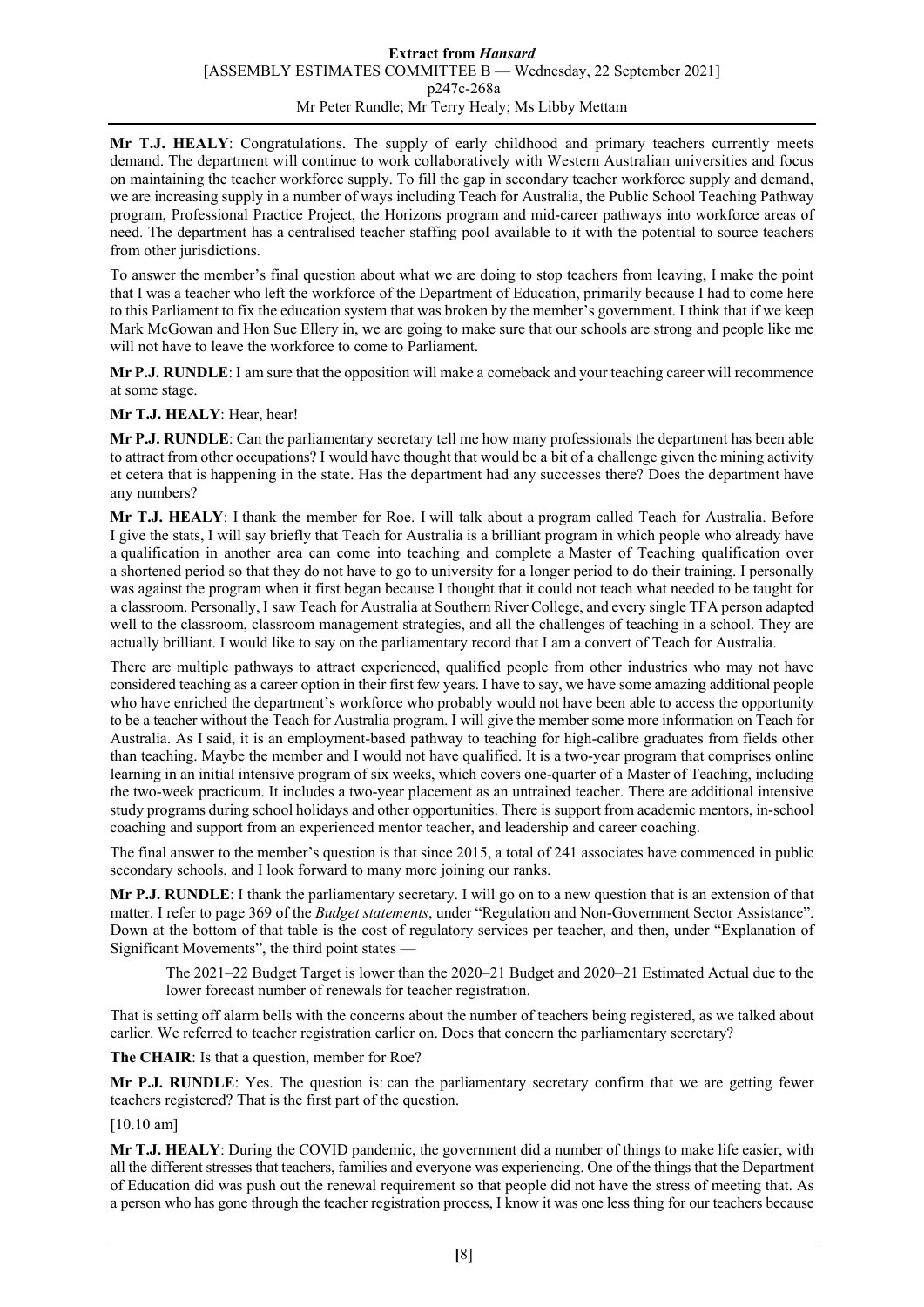they were focusing on many things, including preparation and support. One of the things that was a good idea— I am sure the member will agree—was pushing out those requirements so that the stress of dealing with COVID and teaching requirements did not also include Teacher Registration Board commitments.

**Mr P.J. RUNDLE**: Talking of the Teacher Registration Board, does the Minister for Education and Training have concerns with the way it is operating? I heard during the year that there was a situation in which teachers would send in their registration application and, at one point, the board sent back a notice saying that if it could not process the invoice on time, the teacher would be charged interest. Seriously, if the board is not efficient enough to process someone's application or invoice, why should a teacher suffer the consequence of that? Is the minister concerned about that?

**The CHAIR**: Is that the question, member for Roe?

**Mr T.J. HEALY**: Member for Roe, the line we are discussing is about teacher registration. I appreciate the member's anecdotal feedback.

**Mr P.J. RUNDLE**: I have had it from several areas.

**Mr T.J. HEALY**: I was going to suggest that if the member thinks that there is a document that needs to be forwarded to the department for further query, he can certainly put a question on notice. But it does not really relate—I do not want to embarrass the member—to this particular line item. I think his larger query here might be that he has a concern about an anecdotal rumour that he may or may not have heard. Feel free to put it on notice and provide the document.

**Mr P.J. RUNDLE**: I will find out where it came out in writing, so it will not be anecdotal.

**Mr T.J. HEALY**: I am also informed that late payment fees were waived during the COVID pandemic.

**Ms L. METTAM**: Further to the registration of teachers, is the minister considering mandating vaccinations for teachers? Is that a consideration of the Minister for Education and Training and the state government?

**Mr T.J. HEALY**: I thank the member for Vasse very much for the question. It is a new question. Can she direct me to the line item first, if that is okay?

**Ms L. METTAM**: It is on page 364 under "Significant Issues Impacting the Agency". Under the heading "Impact of the COVID-19 Pandemic", paragraph 2 refers to ensuring that the response and planning for COVID-19 is current and that all public schools are well equipped, including implementing enhanced safety and cleaning regimes. We have already seen the government implement mandatory vaccinations in a number of areas in line with what is set out in paragraph 2 in relation to the COVID-19 response. Is it a current consideration of the Minister for Education and Training or the state government for teachers to be mandatorily vaccinated?

**Mr T.J. HEALY**: I thank the member for Vasse for the question. She has not made it there entirely, but it was a good go. This is not that line item. It is in there if she finds it. She might want to google it; she could probably find it so that she can ask the question again. But I will answer it for her.

**Ms L. METTAM**: How kind!

**Mr T.J. HEALY**: Basically, we will act on health advice. We follow the advice of the Chief Health Officer. The member's question is about mandatory vaccines for teaching staff. We will follow the advice of the Chief Health Officer. That is what we have always done. Again, I know that it is different from other regimes, but we will always follow the Chief Health Officer's advice.

**Ms L. METTAM**: In considering the Chief Health Officers' advice, will the government also consider the impact of teachers potentially leaving the profession or will it be based purely on the Chief Health Officer's advice and just that advice?

**Mr T.J. HEALY**: I thank the member for Vasse. We will follow the advice of the Chief Health Officer and consider it if that advice comes through.

**Ms L. METTAM**: Just to confirm, there will not be any consideration of the impact on teacher numbers; it will be purely a decision for the Chief Health Officer on mandatory vaccination?

**Mr T.J. HEALY**: The member and I went to university together and we both have a Master of Public Policy. We do not have health qualifications. I cannot make a decision on the run and neither should she to say that we are going to make a decision here and now. We have to listen to the Chief Health Officer's advice.

**Mr P.J. RUNDLE**: I refer to page 364 and the line item in the table for the "School Drug Education and Road Aware Program". I see that there is no budget estimate for 2021–22 and going forward. A small amount reappears in 2023–24 and there is a slightly larger amount in 2024–25. Can I have an explanation of what is going on with this important program?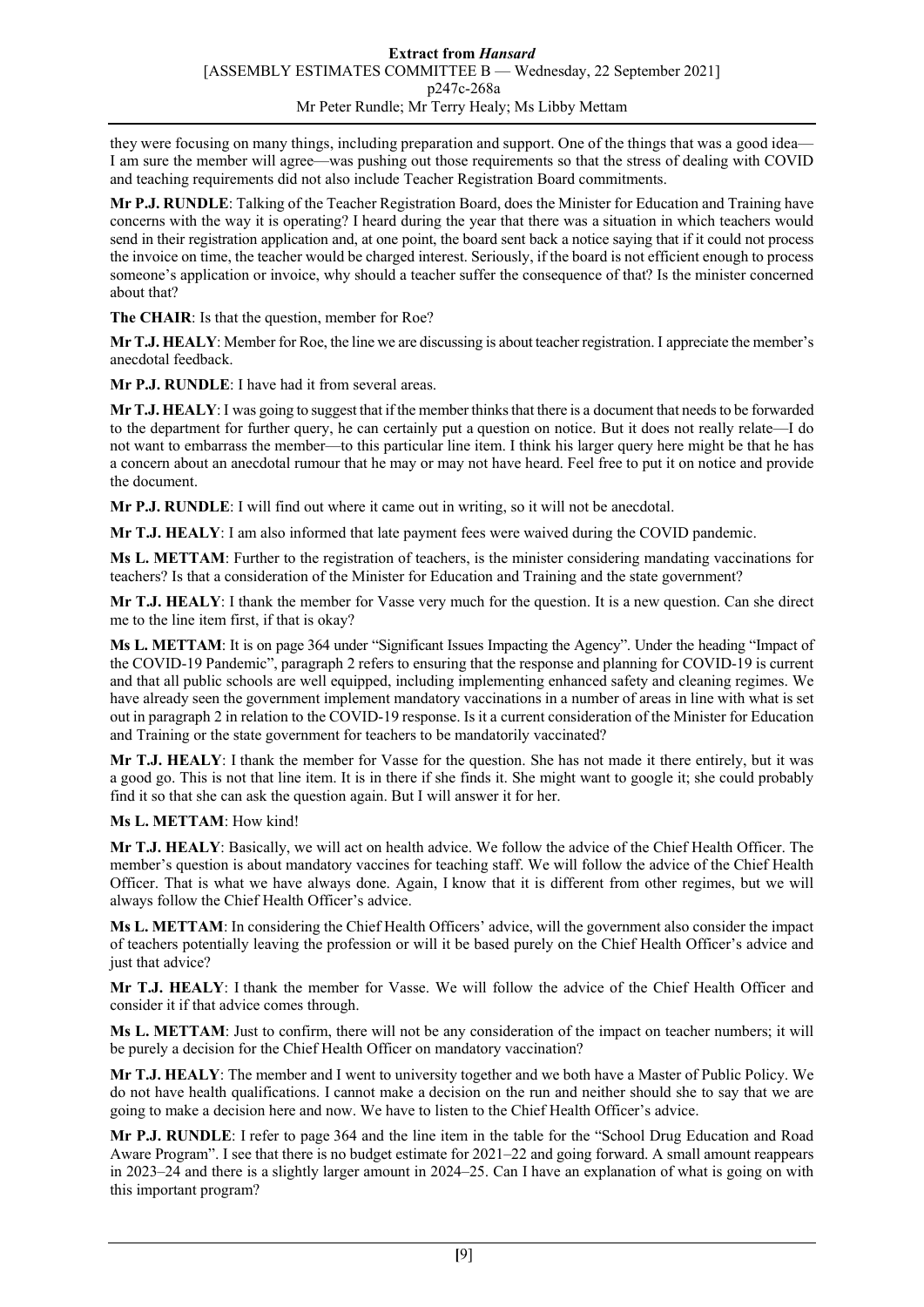#### **Extract from** *Hansard* [ASSEMBLY ESTIMATES COMMITTEE B — Wednesday, 22 September 2021] p247c-268a Mr Peter Rundle; Mr Terry Healy; Ms Libby Mettam

**Mr T.J. HEALY**: I thank the member for Roe very much for the question. The department provides a range of evidence-based and informed road safety and alcohol and other drugs education programs for young people from birth to 20 years of age and their parents and carers. Smart Steps is an early childhood road safety program for children up to eight years of age. The program guides parents and carers and early childhood educators to support children's learning focused on safe road passengers, riders and pedestrians. The Keys4Life pre-driver education program, which I have seen myself—it is very popular in the member's electorate and in my electorate—is a brilliant program for students in years 10 to 12, as well as for young adults attending non-mainstream education and training services. This program helps young people to improve their knowledge, skills and attitudes about safer driving practices and risk-reduction strategies. The program introduces novice drivers to the licensing system and also delivers information sessions for parents about licensing and tips for being a safe driver. There is also Challenges and Choices, which is a resilience, road safety and AOD education program for teachers of students from kindy to year 9. There is Drug Talk, which is a prevention and education program for students in years 10 to 12. The program delivers professional learning to school staff to assist in the delivery of drug education. There is Wraparound, which is an early intervention program relating to student AOD use. There is the Changing Health Acting Together, or CHAT, initiative, which supports schools to adopt a whole-school approach to resilience, road safety and drug education. Here we come to the exciting numbers that the member is after. In 2020–21, this initiative supported 147 schools to develop and maintain whole-school plans, supporting resilience, road safety and AOD education. As I have already said, school education programs are critical and very, very important. In January 2019, the School Drug Education and Road Aware program was transferred from Catholic Education Western Australia to the Department of Education, with a residual cash reserve transferred in May 2019. The Mental Health Commission and the Expenditure Review Committee have approved the carryover of \$1 million of the residual cash into 2020–21, and will use it to expand and evaluate the Wraparound early intervention program and to develop a new volatile substance use resource package for school leavers and school staff on how to manage these VSU incidents at school. I apologise that it has taken so long to get here, member for Roe: the increases in the forward estimates realigned the existing budget figures to the current grant agreement.

# [10.20 am]

**Ms L. METTAM**: I refer to the line item "Covered Assembly Areas" under "Other School Facilities" on page 375 of budget paper No 2, volume 1. Dunsborough Primary School is the only school in the district that does not have an enclosed undercover area—that is now a safety hazard—and the canteen is no longer fit for purpose and does not meet local health standards. During the election, WA Labor pledged \$25 000, leaving a balance of \$875 000. The P&C has resorted to asking parents for a levy to pay for the gap. Is it not reasonable for the government to allocate some of these funds, the \$7.7 million, for a school in desperate need?

**Mr T.J. HEALY**: I thank the member for Vasse for the question about the covered area at Dunsborough Primary School. The Department of Education does not currently have a program of works to retrospectively extend the covered area due to increased student enrolments. I understand the covered area at Dunsborough Primary School is approximately 260 square metres, with roller doors currently fitted. Is that correct?

# **Ms L. METTAM**: Yes.

**Mr T.J. HEALY**: If the school wants to fully enclose the undercover area to prevent wind and rain entering and improving the security, the school can work with the Department of Finance to get a quote or go direct to the market. Further to that, one thing I will also comment on is the McGowan government's maintenance blitz at that school, which I think is very important to note. Dunsborough Primary School is a brilliant school that does some amazing work. There are often a number of things that schools need to prioritise, such as maintenance applications and other works that need to get done. In case the member was not aware, a number of things were allocated to Dunsborough Primary School in the maintenance blitz. There was \$285 000 allocated in the maintenance blitz, and delivery of the program was increased, I am sure, as a result of the member's hard work and her very, very hardworking upper house regional members down there. The amount was increased to \$477 000. Does the member mind if I give her the detail of that?

# **Ms L. METTAM**: No.

**Mr T.J. HEALY**: In phase 1, there was a maintenance allocation of \$62 400. In phase 2, there were toilet refreshments at \$176 000. There were classroom refreshments worth \$12 000. There were structural integrity repairs at \$7 940. There were shade structures and playgrounds worth \$20 000. There were electrical upgrades at \$4 842. In phase 3 there were additional facilities for EduCare out-of-school-hours care worth \$192 000. I reinforce what I said earlier: if the school wishes to pursue that as an option, it certainly can. The school can work with the Department of Finance to get a quote or go direct to the market.

**Ms L. METTAM**: To be fair, the school has been advocating and pushing for these funds for some time. It is not just that the weather comes into this area; there is an issue with birds. There is also a massive issue with the capacity of the school, with only a small cohort of the school being able to attend assemblies, which are important events.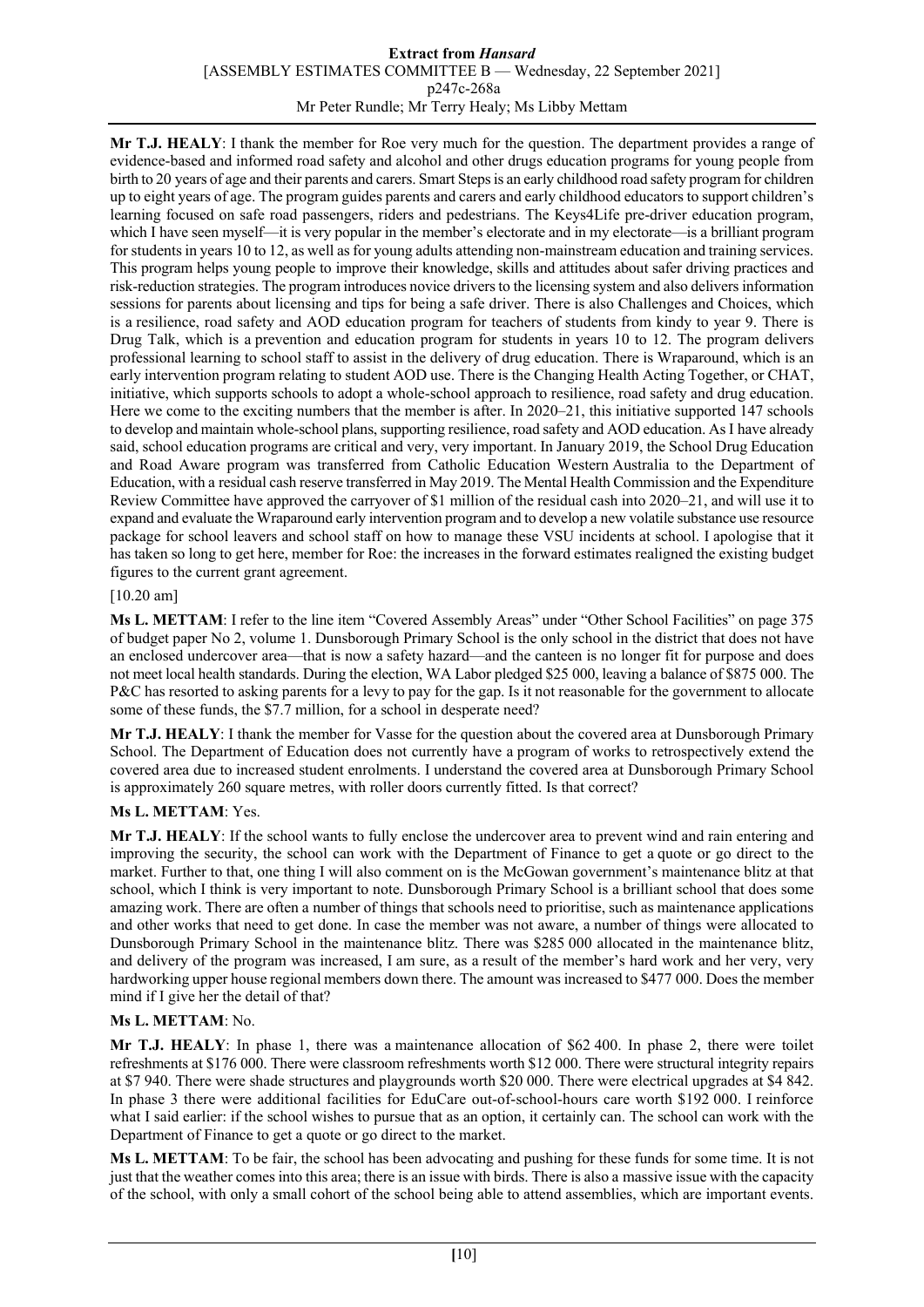As I have stated, during the election campaign WA Labor pledged \$25 000 towards a \$900 000 construct. The P&C has had to resort to asking parents to pay a levy, which is pretty tough. Can I confirm that there is at least that small amount of \$25 000 in the budget for the undercover area?

**Mr T.J. HEALY**: I thank the member for Vasse; she has beaten me to the point. I have already emphasised what she said. I want to commend her and her very, very hardworking upper house members for the South West Region, Hon Jackie Jarvis, MLC; Hon Sally Talbot, MLC; and Alannah MacTiernan, MLC. They obviously worked very closely with the member to ensure —

**Ms L. METTAM**: That is not true.

**Mr T.J. HEALY**: — that a commitment of \$25 000 will be allocated to Dunsborough Primary School for its undercover area upgrade. I will come back to the point the member made. Again, I commend the very, very hardworking members of the upper house down there —

**Ms L. METTAM**: Why is the government getting rid of regional members then?

**The CHAIR**: Member for Vasse!

**Mr T.J. HEALY**: — who have very hardworking electorate officers based in the regional areas. I come back to the point. We will definitely fulfil the election commitment to fund that amount to the school for the undercover area. If the school wants to further enclose that, the quotes for the works can be done through conversations with the department.

**Ms L. METTAM**: I will just highlight that the school will not be able to do much with \$25 000. The member pointed to regional members of the upper house, but there may —

**The CHAIR**: Is this a question, member for Vasse?

**Ms L. METTAM**: I am moving to a question. My next question relates to "Other School Facilities", and the line-item "Administration Upgrade" on page 375 of budget paper No 2, volume 1. I also refer to page 42 of budget paper No 3. I will ask a question about Cowaramup Primary School. Cowaramup is one of the fastest growing areas in the region. The primary school was built in 1923 and still has no permanent early childhood education facilities and the administration area urgently needs upgrading. Will funds be allocated out of the \$26 million for the ageing infrastructure at Cowaramup Primary School?

[10.30 am]

**Mr T.J. HEALY**: Regarding the line item for administration upgrades—there was a separate question about education and career support facilities but because the member addressed the administration upgrade line item I can discuss the administration upgrade budget. In the out years, the allocation of those administration building upgrades has not yet been determined.

**Ms L. METTAM**: What opportunities will there be for schools such as Cowaramup Primary School to attain funding and how will they be assessed?

**Mr T.J. HEALY**: The member asked about what opportunities there are. A school should ensure that its building condition report is up to date and submitted to the department so that it can assess the functionality of the space and make an assessment. Further, I am sure that if the member has a chance to be down that way, she should meet with the school and invite the region's upper house members of Parliament to be part of that process. If the member gets a chance to visit Cowaramup Primary School, I am sure they would love to hear from her.

**Ms L. METTAM**: Is the parliamentary secretary suggesting that if the upper house members are able to visit the school, it will have a better chance of getting this important funding?

**Mr T.J. HEALY**: No, the member asked about what opportunities there were. As I said, the building condition report is key so that the department can assess that. The member asked for opportunities. I do not want her to think that there is not a role for the member to play as well.

**Ms L. METTAM:** The parliamentary secretary is suggesting that part of the opportunity lies with the school meeting with the upper house regional Labor members of Parliament? How does that relate?

**Mr T.J. HEALY**: The member's region is represented by six members of Parliament in the upper house and the member for Vasse as the local member of Parliament.

**Ms L. METTAM**: I refer to page 364 of budget paper No 2 and Government Regional Officers' Housing.

**Mr T.J. HEALY**: Looking at the table?

**Ms L. METTAM**: Yes. Can the parliamentary secretary explain how this change in funding provides adequate housing for professional public sector officers when they are placed in regional positions?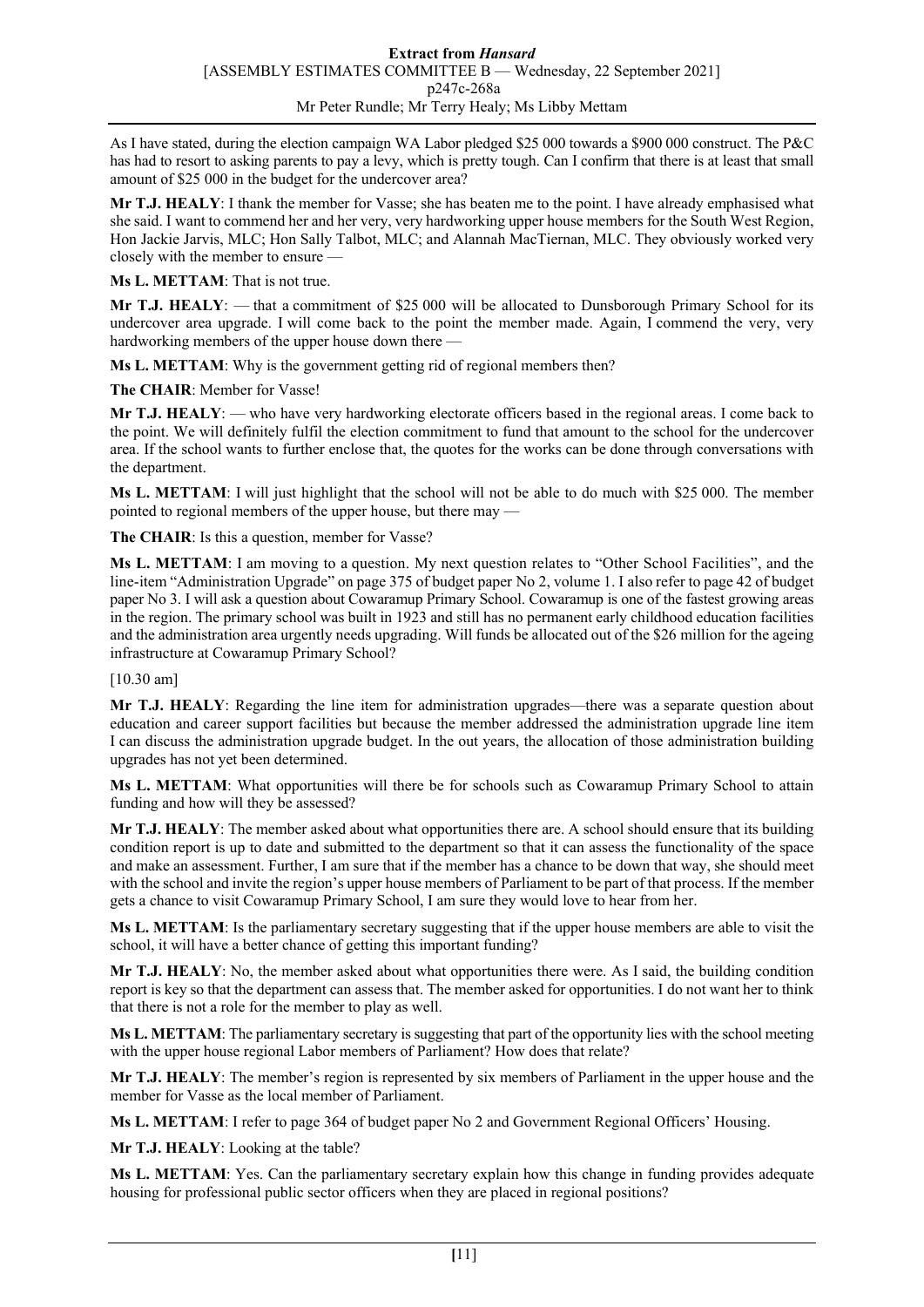**Mr T.J. HEALY**: The adjustment reflects the updated GROH expenses forecast based on the department's property listing as at 31 January 2021.

**Mr P.J. RUNDLE**: The GROH program is a real concern in not only education but also police and other public sector areas. How seriously is Education contributing to the GROH program? It is becoming a scenario whereby potentially at times principals and teachers can apply for a job, turn up and not actually have somewhere to stay. Is a program in place in which the Department of Education is investing? The numbers along the line item on page 364 seem to be a bit up and down, and mainly down.

**Mr T.J. HEALY**: First of all, support for accommodation and relocation are major considerations for attracting and retaining quality employees in regional, rural and remote locations. Housing is provided to the Department of Education from the Government Regional Officers' Housing program and GROH properties are either owned by the Department of Communities—that might be a better place for the member's query, though I will try to answer as best I can for the member—or leased from the private rental market. The Department of Education leases over 2 250 properties from the GROH program to provide teacher housing at 160 locations. Again, we lease from Communities, and it is a good location if the member wants to attend that section of the budget estimates. The Department of Education meets the cost of relocating furniture, personal effects and vehicles when staff are appointed to regional or remote schools.

**Mr P.J. RUNDLE**: I notice places like Nyabing—funnily enough I just had the Nyabing, Pingrup, Kukerin and Dumbleyung schoolkids out the back there—are really struggling for GROH accommodation. Does Education have a proactive program in place? I know the parliamentary secretary said it is leasing many places, but is it putting any capital investment in there as well?

#### [10.40 am]

**Mr T.J. HEALY**: Thank you for the further question, member for Roe. The McGowan government takes the Government Regional Officers' Housing supply very seriously. A regular forum has been established to discuss improving housing for education staff. Representatives from the Department of Communities—again, a good place to send your query—the GROH program, the Principals' Federation of Western Australia and the State School Teachers' Union of WA are part of that forum. To answer the member's query, when a GROH property is unable to be provided, staff are provided temporary accommodation at no cost to the employee. I think the member's larger question—I am sorry to embarrass him a little bit here—really rests with the Department of Communities.

**Mr P.J. RUNDLE**: I appreciate that. I had an example recently in which we had a teacher's house was broken into up in the central wheatbelt. The teacher was on holiday 700 kilometres away, and the Department of Communities or whatever department controls GROH basically said, "It's your problem. You need to come back and secure the house even though you're in the middle of school holidays 700 kilometres away." Does the parliamentary secretary think that that is acceptable? Is the Department of Education making any moves to help secure this type of housing and to work with the Department of Communities to encourage teachers? That particular teacher, who, I understand, is an excellent teacher has now basically said, "It is too hard. If my house is getting broken into and I have to come back to secure it during holidays, I may as well go back to the metropolitan area."

**The CHAIR**: Can I just clarify the question, member for Roe?

**Mr P.J. RUNDLE**: Is the Department of Education working with the Department of Communities to encourage our regional teachers to have extra security on their houses to help secure them so they have a proper place of residence?

**Mr T.J. HEALY**: I have three chunks to answer. First, the member needs to refer this query to the Minister for Housing. Regarding the member's question about security, though, if there is a concern about the provision, sustainability or security of housing, the Department of Education will deploy our own security services if requested. The Department of Communities has line items in the budget about which the member can ask those questions. The Minister for Housing is a great advocate and very much an expert in this space to fully answer the member's queries. The final part is I want to thank teachers for the work that they do in that area. With all due respect, member for Roe, instead of talking to the member for Roe about the challenges they have with security or housing, they should talk to the department and advise it of their concerns. There are some fantastic regional officers in the departments of Education and Communities they could inform. Did the member say the teacher was in the ag region?

# **Mr P.J. RUNDLE**: Yes.

**Mr T.J. HEALY**: By the sound of it, they may have reached out to Hon Steve Martin, the upper house member, but because his office is in West Perth, they did not get a good regional response. But I would definitely encourage them to reach out to their local representative and the department to ensure that they are informed because the department has resources and services available.

**Mr P.J. RUNDLE**: I have a comment, if I may, Madam Chair. The parents of this teacher were very worried about their daughter, and they reached out to me because they are my constituents because they were not getting a response from the department. Once again, we have a good quality teacher who actually wants to teach in the regions saying,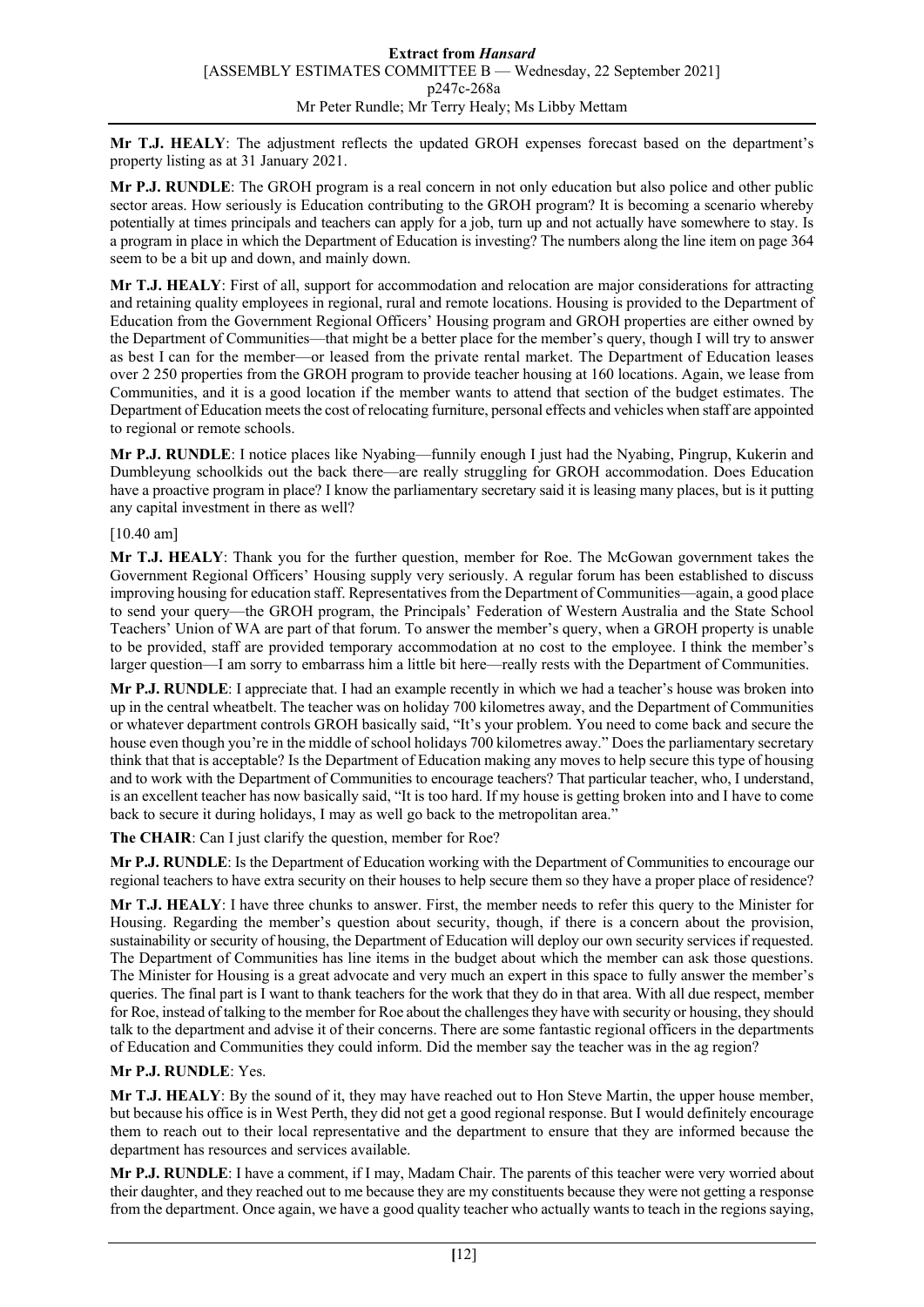"If I can't get a secure house, I'm going back to the metropolitan area." Then we have lost another good teacher in the regions. Be that as it may, I will ask a new question.

I refer to page 364 of the *Budget statements* and the table concerning the National Assessment program—Literacy and Numeracy, NAPLAN. The budget estimate for 2021–22 is \$2 106 000, but it disappears in the forward estimates. Does that tell me that NAPLAN is over or is there some other explanation?

**Mr T.J. HEALY**: While I am finding that information, regarding the member for Roe's previous question, when the parents of the teacher raised the issue with the member that they were not getting the reply they were seeking, I am sure that the member would have forwarded that inquiry posthaste to the relevant minister's office.

**Mr P.J. RUNDLE**: I am sorry. Just run that by me again.

**Mr T.J. HEALY**: In terms of the previous question about the parents of the teacher involved who reached out to the member saying that they had not had a response from the Department of Education, I am sure the member would not have wasted any time in making sure that that was brought to the attention of the minister's office so that they could make sure that people in the department were replying.

**Mr P.J. RUNDLE**: Absolutely. Yes. I was onto that.

**Mr T.J. HEALY**:I find them to be champions in that area, doing the best they can under very challenging circumstances by ensuring that everyone gets the reply they seek.

**The CHAIR**: Thank you, parliamentary secretary.

**Mr T.J. HEALY**: Would the member mind repeating the question regarding page 364—the NAPLAN question.

**Mr P.J. RUNDLE**: The line item table has a budget estimate of \$2 106 000 in 2021–22, and then it disappears with no further amounts in the forward estimates. I wonder what the explanation is for that.

**Mr T.J. HEALY**: Sure. The spending change the member is discussing provides for funding to cover cost pressures resulting from the delay in the national implementation of NAPLAN Online. Due to national delays, of course the COVID-19 pandemic, which I am sure the member is aware of—the time frame for the full transition to NAPLAN Online has been extended to 2022.

**Ms L. METTAM**: Are all schools in regional WA now able to undertake NAPLAN Online?

**Mr T.J. HEALY**: Thank you very much, member for Vasse. I am advised that all public schools are online.

**Mr P.J. RUNDLE**: Parliamentary secretary, does the department see NAPLAN Online as part of the ongoing framework in the years ahead? Is there any plan to discontinue or —

**The CHAIR**: Is that the question, member for Roe?

**Mr T.J. HEALY**: Member for Roe, no.

**Mr P.J. RUNDLE**: I refer to page 363 of the *Budget statements* and the reference to specialised career practitioners. The budget estimate for 2021–22 is \$4 832 000, and then there is an increase. Can the parliamentary secretary explain what the increase is, and what the specialised career practitioners do?

[10.50 am]

**Mr T.J. HEALY**: Firstly, I will talk about the numbers—the meat. In 2021–22, the figure is \$4 832 000. In 2022–23, the figure is \$8 190 000. In 2023–24, the figure is \$8 307 000. In 2024–25, the figure is \$8 386 000—bingo!

The second question the member asked was about what specialised career practitioners do. Career practitioners are an essential part of any school community. I am very impressed that our minister, Hon Sue Ellery, very wisely listened to the community and we funded our election commitment in this budget to employ additional career practitioners in schools. They work in a number of schools to provide career development for students. They are a key conduit between schools and industry, and schools and TAFE campuses. They connect students and young people to career pathways. Feel free to ask me some further questions about the year 9 taster program that is also funded in here. As a person who used to be allocated FTE to coordinate these sorts of things, their role is to bring industry into schools to expose young people to career conversations and advise them. Another key thing is that the member may not be aware that the previous government increased TAFE fees by 510 per cent. For a period of time, we froze TAFE fees. There are still very important conversations to have to make sure—not politically—that young people are aware that they can afford to go to TAFE again. They can look forward to exploring all the career opportunities that are available to them.

**Ms L. METTAM**: Commencements are going down; why is that?

**The CHAIR**: Is that the question, member for Vasse?

**Ms L. METTAM**: The parliamentary secretary is talking about TAFE fees but commencements have actually consistently gone down.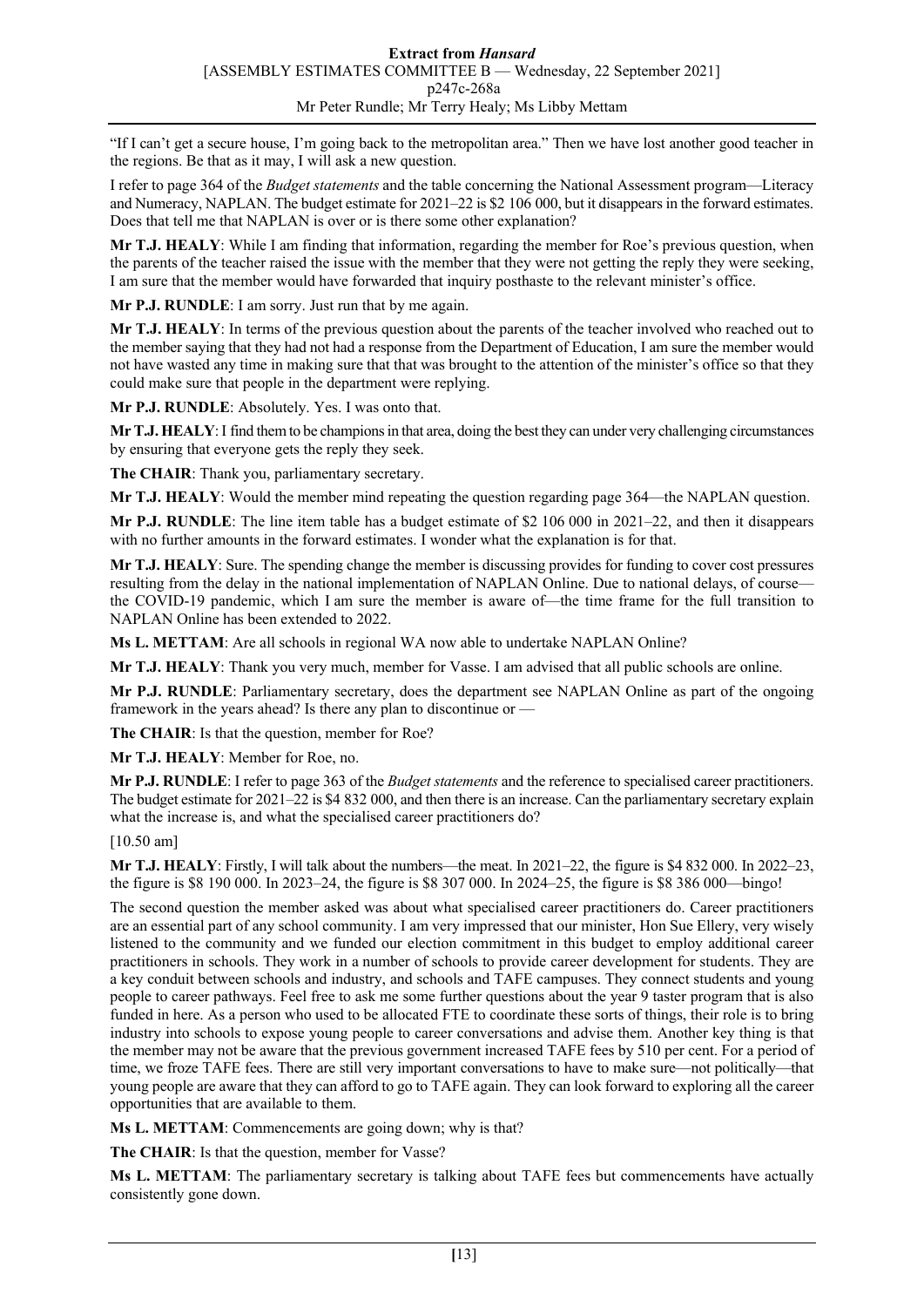**The CHAIR**: That is a different portfolio. Does the parliamentary secretary want to answer?

**Mr T.J. HEALY**: I will take the question. We discussed commencements in Parliament about two weeks ago. I am very, very happy to answer the question. It is definitely a question for the division on Department of Training and Workforce Development. If the member is ready for us to change over, I am happy to answer once the staff have been swapped. There is a great story to tell!

**Ms L. METTAM**: No, we have further education questions. The parliamentary secretary can spin it later if he likes.

**Mr T.J. HEALY**: We will put this one on hold until the member is ready to ask it during the Department of Training and Workforce Development division, if she would like.

**Mr P.J. RUNDLE**: I note that the parliamentary secretary introduced the subject of TAFE fees into his answer, which was not part of my initial question.

**The CHAIR**: What is the next question on this division then, please?

**Mr T.J. HEALY**: We will do commencements first up when the member is ready.

**Mr P.J. RUNDLE**: Does the parliamentary secretary have a breakdown of the regional component of specialised career practitioners?

**Mr T.J. HEALY**: Can the member for Roe repeat the question?

**Mr P.J. RUNDLE**: Does the parliamentary secretary have a breakdown of the regional component versus the metropolitan component?

**Mr T.J. HEALY**: The member for Roe can put that question on notice but I will read out to him the announcement made this very morning, in anticipation of his question. The Minister for Education and Training announced an exciting new initiative to help students make plans to set them up for successful futures. The breakdown is in the minister's media release. It will be available in the following regional schools: Albany Senior High School, Broome Senior High School, Bunbury Senior High School, Busselton Senior High School, Cape Naturaliste College, which is of interest to the member for Vasse, Collie Senior High School, Eastern Hills Senior High School, East Kimberley College, Eaton Community College, Esperance Senior High School, Geraldton Senior High School, Hedland Senior High School, Kalgoorlie–Boulder Community High School and Katanning Senior High School. I do not want to waste any more of the member's time reading out that information. Again, if he puts the question on notice or subscribes to my favourite media statement disperser, Minister Sue Ellery, the member will have all the information available to him.

**Mr P.J. RUNDLE**: My question is about the table "Support to the School Curriculum and Standards Authority" on page 370. Could there be an explanation of the additional staffing? The FTEs have gone up.

**Mr T.J. HEALY**: It is partially related to two programs: the enterprise bargaining agreement commitment to curriculum support for professional learning and, further, three new languages for Western Australian schools that are being implemented. I might throw to the wonderful Executive Director Blagaich for some further information.

**Mr A. Blagaich**: The additional funding for FTEs is related to the expansion of the international education program. It is also related to, over the coming years, the development of three new languages. Essentially, the 11 FTEs will reduce a little later on once the languages come online fully. There is increased funding for the development of the languages. Once they are developed, the number of FTEs will come down.

**Mr P.J. RUNDLE**: Could the three languages be identified?

**Mr T.J. HEALY**: Before I throw to Executive Director Blagaich, on behalf of the Minister for Education and Training, I will acknowledge the students in our gallery. Welcome to the Legislative Council and the Estimates Committee B hearing.

**Mr A. Blagaich**: The three languages are Tamil, Korean and Hindi.

**Ms L. METTAM**: I have a further question about the international education program. When will it be implemented?

**Mr T.J. HEALY**: Member for Vasse, it is already underway.

**Ms L. METTAM**: By "already underway", does the parliamentary secretary mean that it is currently being taught in schools?

**Mr T.J. HEALY**: Member for Vasse, it is not new news that this program is already underway, because it is in its thirty-fourth year of delivery. Before 2019, there were 11 schools. The Expenditure Review Committee 2019 allocation of \$6.6 million over the forward estimates was for 17 schools. The COVID recovery plan allocated \$1.3 million for 2020–21 and 2021–22 for an additional 23 schools. Eight schools have signed up as of September 2021.

**Ms L. METTAM**: Are there additional staff to expand the program further?

**Mr T.J. HEALY**: Yes.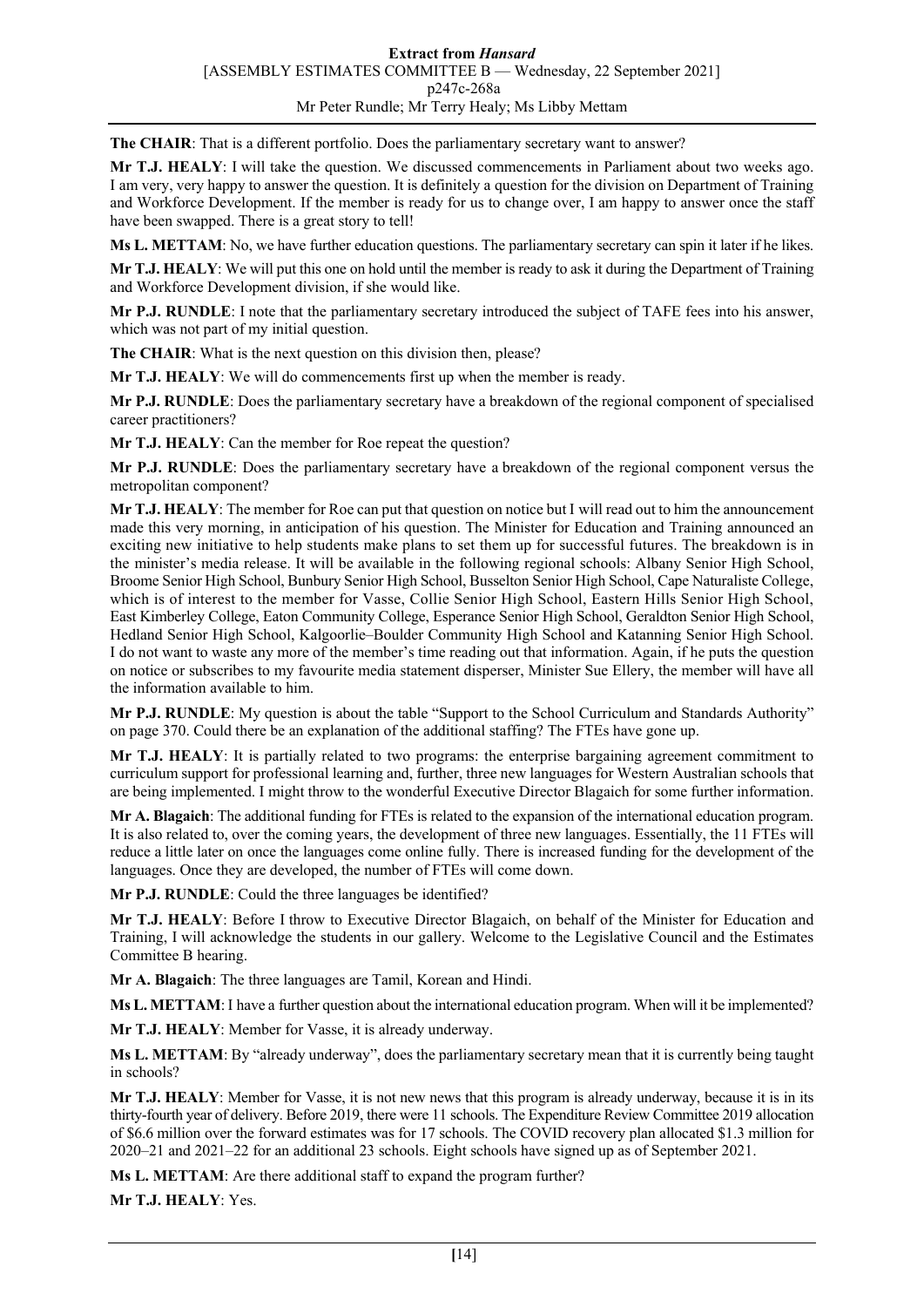**Mr P.J. RUNDLE**: Has the national curriculum framework affected FTEs or increased the workload of the School Curriculum and Standards Authority?

**Mr T.J. HEALY**: The short answer is no. The longer answer is that there was a review of the Australian curriculum and SCSA's role in the review of those programs was to give feedback on its role and its assessment. But the short answer is no.

**The CHAIR**: We have been going for two hours, so I propose, with the agreement of the committee, that we break for 10 minutes. Parliamentary secretary, is that okay?

**Mr T.J. HEALY**: Certainly. Before we break, are there many more questions for Education? I want to make sure committee members have enough time. We have another two hours. Would members like Education to remain?

**Mr P.J. RUNDLE**: Education for probably another hour.

**Mr T.J. HEALY**: Okay.

**The CHAIR**: Thank you.

*Meeting suspended from 11.00 to 11.10 am*

**The CHAIR**: We will resume. The member for Roe.

**Mr P.J. RUNDLE**: I refer to the refurbishment works that have commenced at Hedland Senior High School as outlined at paragraph 44 on page 372. I would like an update on how that is progressing, given the trauma we have had at Hedland Senior High School trying to get a new gymnasium, sports hall, undercover areas and so forth.

**Mr T.J. HEALY**: I thank the member for Roe for the question. I am sure he would join me in congratulating the advocacy of Kevin Michel, the member for Pilbara, for getting this allocation of \$15 million for Hedland Senior High School. I can inform the member that the refurbishment was for the school's south wing, Hardie House, and was completed in October 2020 by Pilbara Constructions, along with the technical drawing classroom conversions, the home economics classroom refurbishment and the addition of a general learning area for the library. They are well-needed facilities.

The Pindan Group was originally contracted to deliver a new sports hall and classroom building, and refurbishments to other existing areas within the school. In May this year, the Department of Education was informed that Pindan was in administration and all works at the school ceased. The incomplete works were re-tendered as two separate packages. The first tender was for the completion of the new sports hall and classroom building, and was awarded to ADCO Constructions on 1 September 2021—that is a great day; it is my birthday—with building expected to be completed and open for use in term 4, 2022. The second tender was for the completion of refurbishments to the school's welcome centre, which provides education support facilities. That contract has been awarded to local contractor Pilbara Constructions and works have commenced.

**Ms L. METTAM**: The parliamentary secretary keeps referring to Labor members of Parliament at the same time as saying that these upgrades and investments will be based on need. When I talked about Cowaramup Primary School, the parliamentary secretary talked about the opportunity to bring Labor Party upper house members to the school. When talking about Dunsborough Primary School, the parliamentary secretary referred to the great advocacy of upper house Labor members. In reference to the dire needs at Hedland Senior High School, the member is suggesting that work has progressed because of a lower house Labor member. I just ask the question: is the McGowan Labor government funding schools based on need or based on the Labor representation in those areas?

**Mr T.J. HEALY**: I thank the member for Vasse for the question. When we talked about the member's electorate, I concurred with how great the member is, and when talking about aspects of the member for Roe's electorate, I also spoke about him. There could be no Vasse community without Libby Mettam, and I would never say that great things are not done by all the MLAs across the state. We are all part of a team.

**Mr P.J. RUNDLE**: Further to that question, I seem to recall that the member for Roe went to Hedland Senior High School and got an article on the front page of the *North West Telegraph* that ended up on the front page of *The West Australian* after asking a question of the Premier, with all due respect.

**The CHAIR**: Is there a question?

**Mr T.J. HEALY**: Is the member talking about himself in the third person?

**Mr P.J. RUNDLE**: As the member for Vasse pointed out about advocacy, and as the parliamentary secretary knows, I am an advocate for Esperance Senior High School. When we talk about need, that campus is in much need. I point out that the budget contains funding for a variety of performing arts centres and various projects, which I am sure are all very important. Esperance Senior High School has \$1.7 million in STEM spending coming up. I am wondering whether there is any -

**The CHAIR**: Can the member for Roe direct his question to a line item?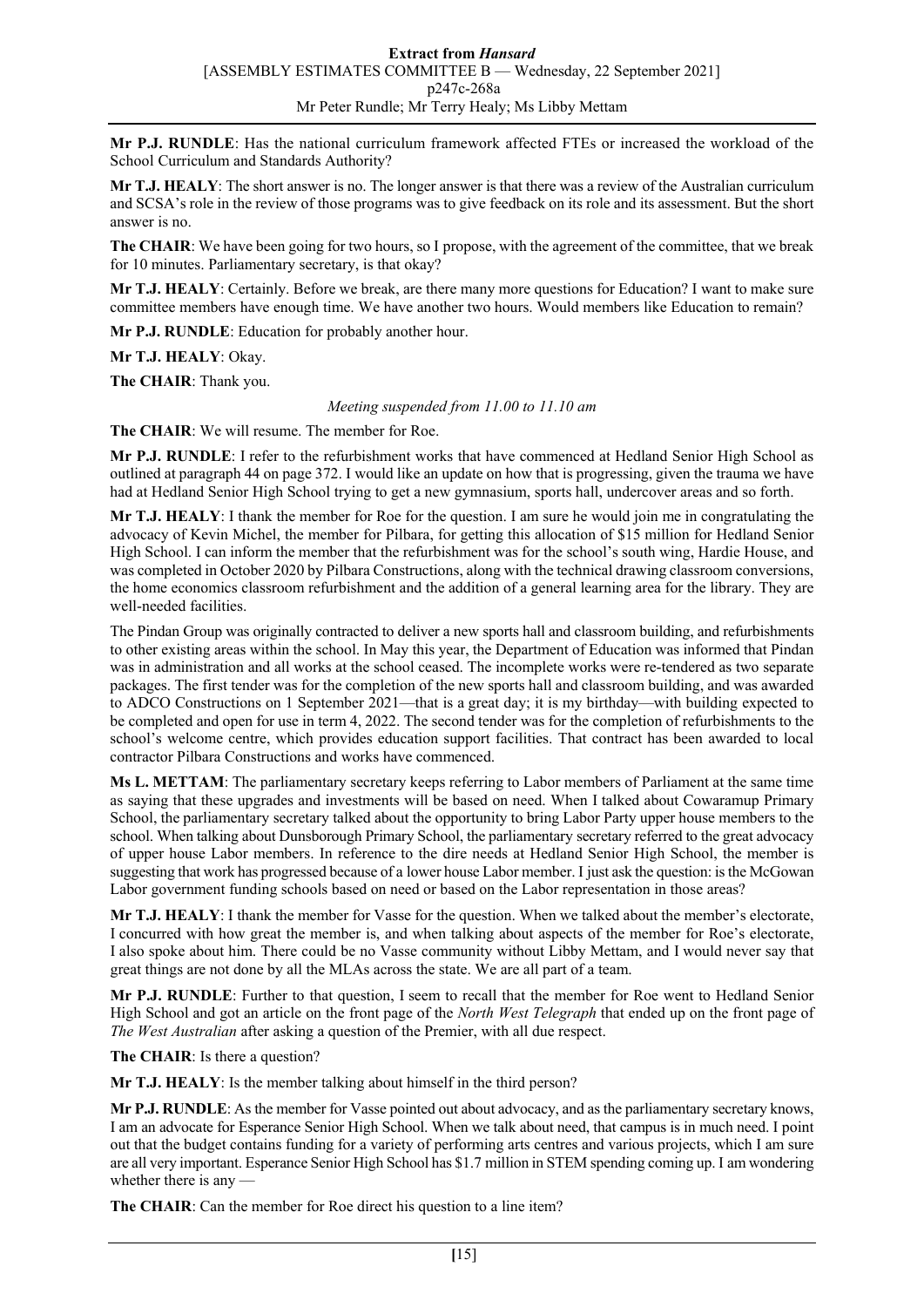**Mr P.J. RUNDLE**: My question is: is Esperance Senior High School being recognised as a school in need, as pointed out by the member for Vasse, regardless of the political persuasion of the local member?

**The CHAIR**: Where in the budget papers is this, member for Roe? Can the member show me where that line item is?

**Mr P.J. RUNDLE**: It is a flow-on effect from the Esperance Senior High School —

**The CHAIR**: The member's last question was directed at Hedland Senior High School. I am looking to where in the budget papers the member is asking a question about Esperance Senior High School.

**Mr P.J. RUNDLE**: I am talking about the STEM election commitments on page 370.

**The CHAIR**: Thank you.

**Mr T.J. HEALY**: Is that a new question, member?

**Mr P.J. RUNDLE**: The new question is —

**Mr T.J. HEALY**: So it is a new question about page 370. While the member is finding it, I am very happy to answer his questions, but he might want to look for the line item before asking the question. I want to commend the member: not everyone can talk about themselves in the third person; I was quite impressed. I am happy for the member to find the line item for Esperance Senior High School and we can discuss it.

**Mr P.J. RUNDLE**: I would appreciate that. I think it was an election commitment as part of the large STEM funding that has a flow-on effect, and it is on pages 370 and 371.

[11.20 am]

**Mr T.J. HEALY**: Did the member say page 371? Please, take your time, member.

**Mr P.J. RUNDLE**: I can come back to it if the parliamentary secretary likes.

**Mr T.J. HEALY**: Yes, whenever the member is ready.

**MS L. METTAM**: I refer to page 365 and the outcomes, services and key performance information. Under "Relationship to Government Goals" there is the government goal of "Safe, Strong and Fair Communities: Developing healthy and resilient communities", and then there is the desired outcome of "School students across Western Australia have access to high quality education." Of the students who are currently part of the state's public education system, how many are students whose current whereabouts are unknown?

**Mr T.J. HEALY**: I can inform the member that there has definitely been a significant reduction in the total number of students recorded as students whose whereabouts are unknown. I commend the whole team behind me for the work that they have done over the last four years to create the factors to reduce that number. The member can put that as a question on notice and we will be happy to provide that.

**Ms L. METTAM**: Is the parliamentary secretary able to provide it as supplementary information? Obviously, the department has an awareness of the figure.

**Mr T.J. HEALY**: I do not want to embarrass the member for Vasse. This specific issue is not in the budget papers. It is definitely in the annual reports, and it is certainly information that is available to the member now, but if the member places it as a question on notice, I am sure that we can provide the information to her.

**Ms L. METTAM**: I am certainly not embarrassed by asking what I think is a pretty important question.

**Mr T.J. HEALY**: It is a very important question.

**Ms L. METTAM**: I am asking about the number of students unaccounted for in the public education system. I just wonder why that information is not easily at hand?

**Mr T.J. HEALY**: I think the member just said "students unaccounted for"; the question was about "whereabouts" unknown". That is different but important. The information is available in the current annual reports. It is not available in the budget papers, but if the member asks a question on notice, that is the best way to access that information, unless she wants to access the annual reports herself.

**Ms L. METTAM**: The reason we ask questions in the budget estimates is to tease out information that is referred to in the budget papers. Of course that information is not in the budget papers; that is what the questions in estimates are about. I would have thought that the reference that I have provided would allow for some accountability of that, but we can just leave that there.

**Mr T.J. HEALY**: I am happy to take that question. The member for Vasse is absolutely right: this is a very important process in which we go through the budget papers line item by line item. In answer to the member's question, I can confirm that there has been a significant reduction in the last three or four years of the number of students whose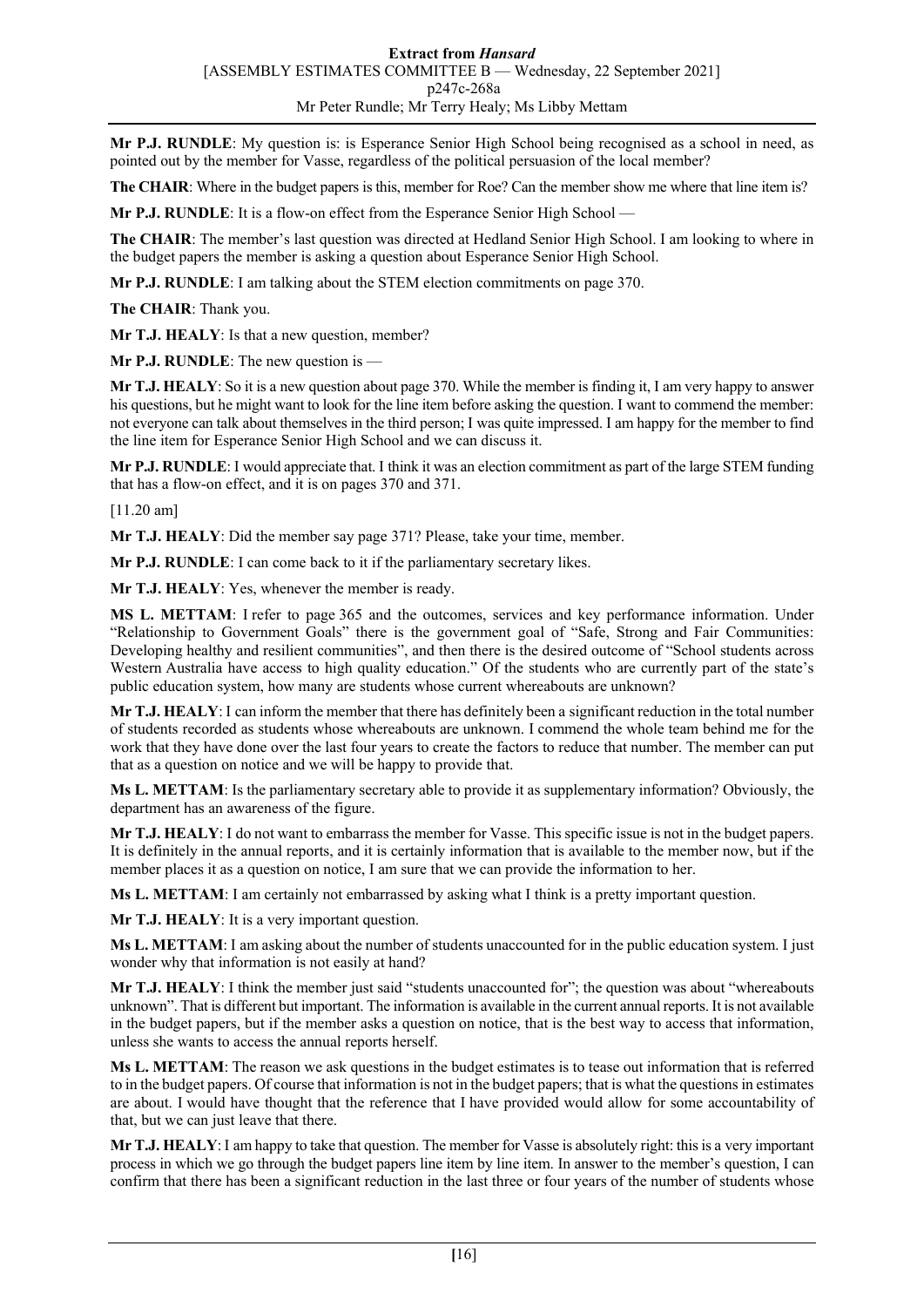whereabouts are unknown. If the member wants specific year-by-year data for that, a question on notice is the best way to provide that information.

**Mr P.J. RUNDLE**: I refer to page 368, public secondary education, and the line item "Total Cost of Service" at the top of that table. I refer to the first point in the notes, further down, "due to additional election commitment funding for secondary pathway initiatives including Science, Technology, Engineering and Mathematics". I go back to Esperance Senior High School, which I understand was given an election commitment of \$1.7 million for STEM as part of that funding, if you like. My question is: aside from that election commitment, is there a recognition by the department that Esperance Senior High School needs substantial work right through the middle of the school? I see in the budget papers that there is recognition of ageing schools, but I do not see Esperance included. Does the government recognise the needs of Esperance Senior High School?

**Mr T.J. HEALY**: I thank the member for Roe. He gets bonus points for finding one of the many references to the great work that we are doing across STEM education. Certainly, Esperance Senior High School is one of the recipients of \$1.5 million. I am happy to give the member some further detail about that and the other upgrades that have been done by this government. Esperance Senior High School was unfortunately neglected under the previous government, and it is great to see a great school like this is getting investment in its infrastructure. I am happy to give the member the details of that.

As part of the state government's election commitments, Esperance Senior High School will receive \$1.5 million for a STEM classroom upgrade. I am sure the member agrees that that is a fantastic place for a STEM classroom upgrade. I am sure the member will concur that that should be allocated and continued, because we certainly do not plan to change that. Very recently, the minister visited Esperance Senior High School. Just last month, she met with the chair of the school board. That is what we do—we meet, we talk and we listen. This government is known for its consultation with regional communities and representation. Further, the school will receive funding as part of the maintenance blitz. The member will remember that during our previous parliamentary term, the maintenance blitz was a very, very large investment in schools under which a huge backlog of maintenance issues was funded based on what schools told the department and the government were their priorities. I am very happy to inform the member that almost \$2 million was allocated to Esperance Senior High School for maintenance, design and technology upgrade and solar panels for that school. The member will be aware that the TAFE will be relocating from the site at the end of this year and the Department of Education is currently investigating how to make effective use of the facilities. I will give the member the information about the maintenance blitz in case he does not have it to hand. Actually, I will finish there. I am happy to answer a further question if the member would like the details of that.

# [11.30 am]

**Mr P.J. RUNDLE**: Can the parliamentary secretary confirm that, regardless of whether it is a National Party member, a Labor Party member or whomever, the department will recognise some of the issues at Esperance Senior High School, as per the cracking ceilings and areas that need to be roped or fenced off? Is the infrastructure department of the Department of Education recognising Esperance Senior High School as a priority in the short term? I am looking for a budget commitment, hopefully in 2022–23 with any luck.

**Mr T.J. HEALY**: I thank the member for Roe for the question. There are a couple of points to answer. First, we do not think of things perhaps like the member does—which seats vote a particular way or whether they are represented by Nationals, Labor or Liberal members. We are all in this together. Mark McGowan and Sue Ellery are here for all of us. They look after all regional and metropolitan communities, as does the department. The department does not think in partisan terms either, and I think that is important. It is important that that is the case.

I am happy to inform the chamber that the department acknowledges that there is some ageing infrastructure on the site at Esperance. There is also recently built infrastructure that is of a very good standard. As I said, there are upgraded science classrooms and middle school classrooms.

I will now bring the member back to the maintenance blitz. Under the maintenance blitz that has already been announced, at Esperance Senior High School there has been a maintenance allocation of \$93 000; over \$16 000 for roof safety; \$62 000 for structural integrity reforms; over \$206 000 for traffic management, which is very important for the school; \$701 000 for design and technology upgrades; \$30 000 for shade structures and playgrounds; and \$796 000 for sustainability and solar panels. I am sure that the member will agree that it was a very good decision to make that investment of funds at that school. I hope he is not suggesting that we made a poor decision in choosing to fund this maintenance blitz at that school.

**Mr P.J. RUNDLE**: I wanted to get it on the public record that I am concerned about the safety aspect and perhaps the integrity of the buildings. I wanted to make that comment and I hope that the infrastructure department of the Department of Education will note that and prioritise it for the future.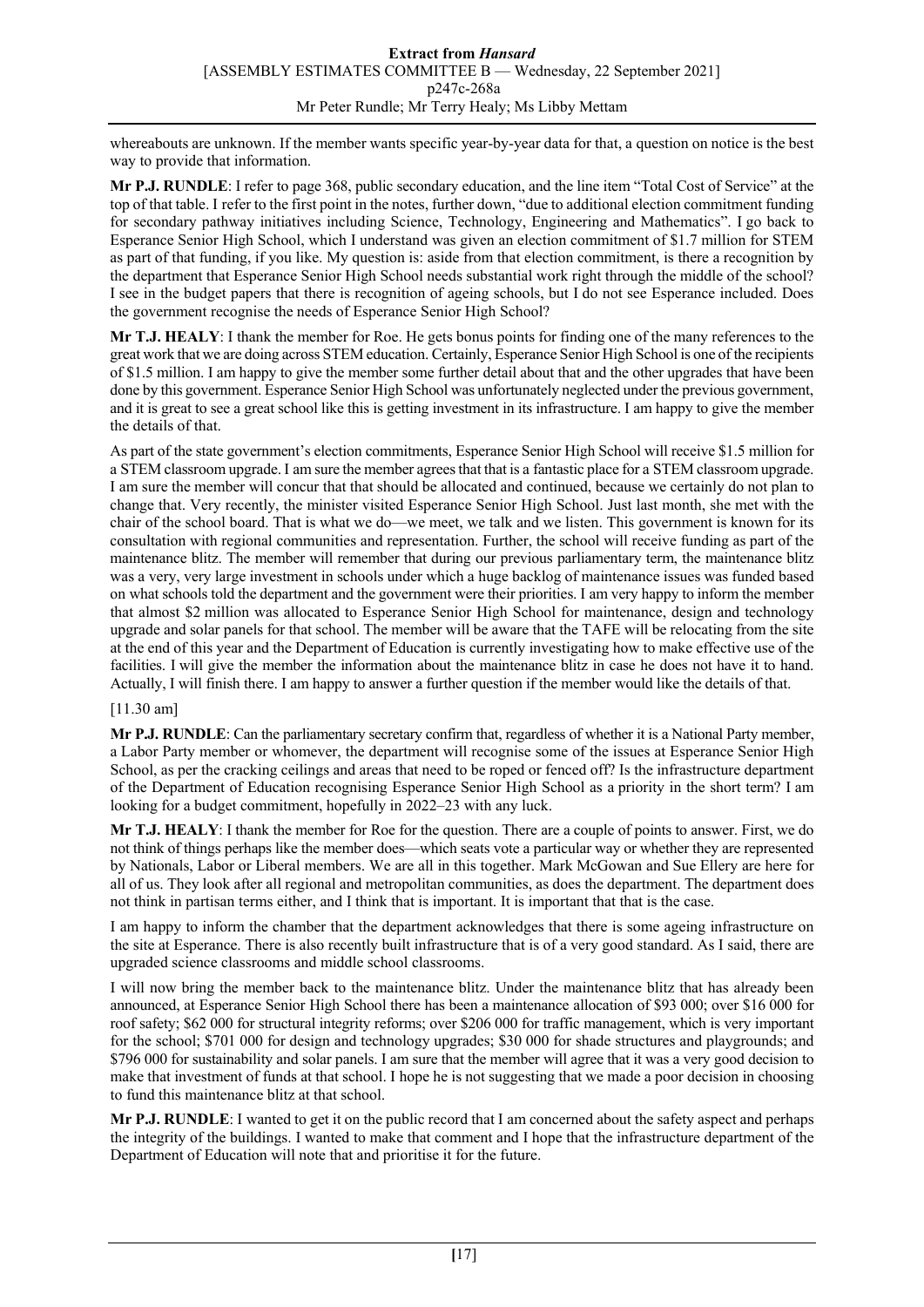I now move to a fresh question. I refer to page 363 and the line item "Expanding Respectful Relationships— Teacher Relief". Can the parliamentary secretary expand on that? Teacher relief is becoming a real issue in almost every school, not just regional schools. It is becoming an issue in the metropolitan area as well.

**Mr T.J. HEALY**: I thank the member for Roe. Is he asking me to give him some more information about respectful relationships or about teacher relief? Can he clarify that or maybe break it down into two sections?

**Mr P.J. RUNDLE**: I just want a quick explanation of what that is about. Is it about addressing the teacher relief issue?

**Mr T.J. HEALY**: It is a brilliant program. Respectful relationships is an essential program. In direct answer to the member's question, the Department of Education is to provide teacher relief funding to public schools to facilitate participation in the program at approximately \$7 000 per annum.

**Mr P.J. RUNDLE**: Does the education department have other strategies in place to deal with the teacher relief shortage that seems to be coming forth in just about every school that I know of?

**Mr T.J. HEALY**: I am pretty sure I have some good information for the member. Can he re-ask his question for me so that I can make sure that I give him the best possible answer?

**Mr P.J. RUNDLE**: The question is: what strategies does the department have in place to address the teacher relief issue that seems to be cropping up?

**Mr T.J. HEALY**: I thank the member for Roe for the question. There are a number of strategies. We have a very well-equipped department. We have a very good leadership team at the department and at the ministerial level in education, but I will name a couple of programs for the member's information. There is the Public School Teaching Pathway, professional experience in regional and remote public schools and the supported Professional Practice Project. That is abbreviated as PPP, but it is not the public–private partnerships that the member's government did but that no longer continue to be created at new schools. There is the Horizons program and mid-career pathways. There is also the casual staff seeker tool, which was launched at the beginning of term 3 in 2021 for principals to access a greater supply of registered teachers who are job ready. There is also a marketing campaign to attract teachers to the system. We are also looking to procure the services of organisations that can source teachers from other jurisdictions and, of course, we are hoping to streamline the process for recently retired teachers to be reregistered.

**Mr P.J. RUNDLE**: Does the parliamentary secretary have any numbers for schools that have been unable to find relief teachers during the last financial year? Is a record kept by the department at a central level of schools that are struggling?

**Mr T.J. HEALY**: I thank the member for Roe for the question. In direct answer to his question, there is a special unit in this workforce team that specifically makes sure that we have a supply of those teachers. If a principal has pressure to find relief teachers, we ask them to liaise with the department, and they do. A couple of things that will assist the member with that is that the department currently has 8 000 registered relief teachers. Approximately 4 000 of those are used each fortnight. As I said, there is the new casual staff seeker tool that connects teachers to opportunities. When I was a relief teacher, it involved me just handing in my résumé at each of the schools that I might like to work at. We now have a much more complex and informative way to connect those people who are seeking to do relief and those people who are seeking to have relief roles filled. The program also uses final year students for relief. There is the teacher flying squad as well, which is of great importance for our regional communities. They are used to directly support regional and remote schools.

[11.40 am]

**Mr P.J. RUNDLE**: Further to that, I believe there has been a need to use the teacher flying squad in the lands and some of the areas further out from the goldfields and the like. Does the parliamentary secretary have any numbers on where schools have been caught short?

**Mr T.J. HEALY**: The flying squad has been around for some time; it is not a new proposal. It has been utilised well in regional communities for some time. I am happy for the member to put the question on notice if he is after specific numbers.

**Ms L. METTAM**: I refer to the sixth item on page 364 of budget paper No 2 relating to the difficulties in attracting in areas of specialised skill, particularly in secondary schools. Can the parliamentary secretary be more specific and advise which specialised skill sets are currently in short supply and outline what work is being done by the department to promote specialised teacher training?

**Mr T.J. HEALY**: Maths and science are primarily the areas of shortages of specialised teachers. The Teach for Australia program will often fill that need. Those categories are often the most attractive to that area. We also have a pathway for final year students to enter the workforce, as a trial, on limited registration.

**Ms L. METTAM**: How many teachers are we short of in maths and science for this reporting period?

**Mr T.J. HEALY**: I am informed that every classroom has a teacher.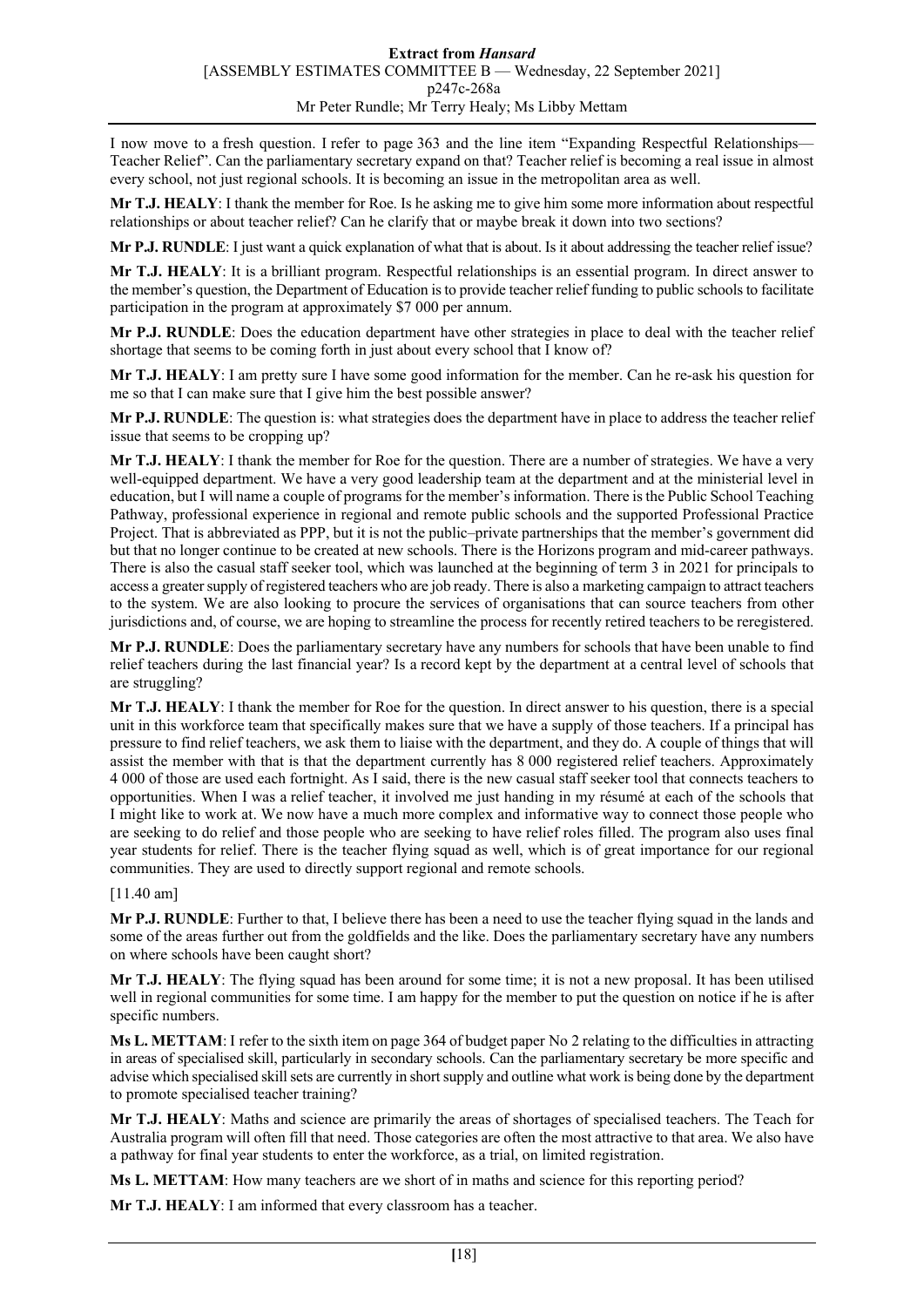**Ms L. METTAM**: We are not asking about whether every classroom as a teacher; we are talking about specialised teachers. This item refers specifically to a challenge in attaining these teachers with specialised skills. Surely, if it is a goal to attain more teachers with specialised skills, the parliamentary secretary would have an idea or an understanding of how many of these teachers were needed.

**Mr T.J. HEALY**: We have a number of programs that all principals can access to meet demands. On that same thing, I welcome the students in the gallery above to the chamber and acknowledge the very, very specialised skill in their teacher. Welcome!

**Ms L. METTAM**: That is not answering the question. The question is: how many teachers are we short in the specialty areas of maths and science?

**Mr T.J. HEALY**: I am happy to say again that we are not short of those science and maths teachers in front of classrooms. However, I am happy to give the member more information about the strategies we are using to continue to attract more. We are not short.

**Ms L. METTAM**: So, is the parliamentary secretary satisfied with the status quo?

**The CHAIR**: Member for Vasse!

**Mr T.J. HEALY**: I will just give the member for Vasse the information about the strategies. The department has a range of strategies to increase the number of suitably qualified teachers applying for positions in public schools. This includes the Teach in WA program of online marketing, career expos and presentations, a dedicated contact for teachers considering applying for positions and the Leap program to retrain teachers for specialised secondary subjects. Retention strategies also encourage staff to teach in regional and remote schooling. There are a number of challenges to making sure we deliver that quality in our remote and regional schools as well. The remote connection program allows staff to experience teaching in remote schools, and the remote teaching service induction supports successful onboarding. These are the sorts of programs that ensure that we will continue to have teachers in front of classrooms next year. As I said, we have them now, and we want to make sure that there are teachers in front of those classrooms at all times. I will further add that there has been a change in the one-year graduate diploma program, with the introduction of a two-year Master of Education program, which has seen the number of initial secondary teacher education graduates decline. We have to address that with our strategies. I have mentioned Teach for Australia. There is also the Public School Teaching Pathway, Professional Practice Project, Horizons program and mid-career pathways into workforce areas of need.

**Ms L. METTAM**: How can the government address the issue stated in the budget papers of "attracting teachers with the right skills to the right areas at the right time" if there is no visibility on what the size of the problem is? Clearly the government does not have that.

**The CHAIR**: Is that the question, member for Vasse?

#### **Ms L. METTAM**: Yes.

**Mr T.J. HEALY**: I am sure the member would agree that one of the characteristics of the McGowan government is its ability to plan for the long term and the short term. We are not just thinking in short-term bubbles and political fixes; we have a strategy that allows us to do our best to ensure that in a world in which there is a global demand for such skills, there is always the right teacher in front of the right classroom. I think the member is trying to say that there are not the relevant teachers in front of classrooms. In direct answer to the member's question, we have a classroom teacher in front of each classroom. We are talking about specialised teachers. We are ensuring that we have that pipeline of skills and specialist teachers to continue working in metropolitan and regional areas.

#### [11.50 am]

**Ms L. METTAM**: The Teach for Australia program is one source of attracting these specialised teachers. How many people are currently participating in this program? Can the parliamentary secretary advise what subject areas they are teaching?

**Mr T.J. HEALY**: It is certainly available for the member to request that information as a question on notice, but I detected some hesitancy and frustration about that earlier. I am happy to give the member a freebie now, to save the member that process, but I do not want to deprive the member and her office of the opportunity of doing that sort of research. I can tell the member that in 2019, 48 TFA graduates commenced; in 2020, 35; and in 2021, 43. I will give the member for Vasse some further freebie information, because they are a fantastic cohort. In the area of science, there are a total of 26 teachers. In the area of maths, there are 22.

**Mr P.J. RUNDLE**: On page 364 of budget paper No 2, the third line from the bottom of the table is the line item "Revision to RiskCover Insurance". I notice that it has a reasonable increase into the forward estimates. Principals who go on workplace leave under workers' compensation have their payments capped at below their salary. Is there any relationship between the increase in RiskCover insurance and that situation?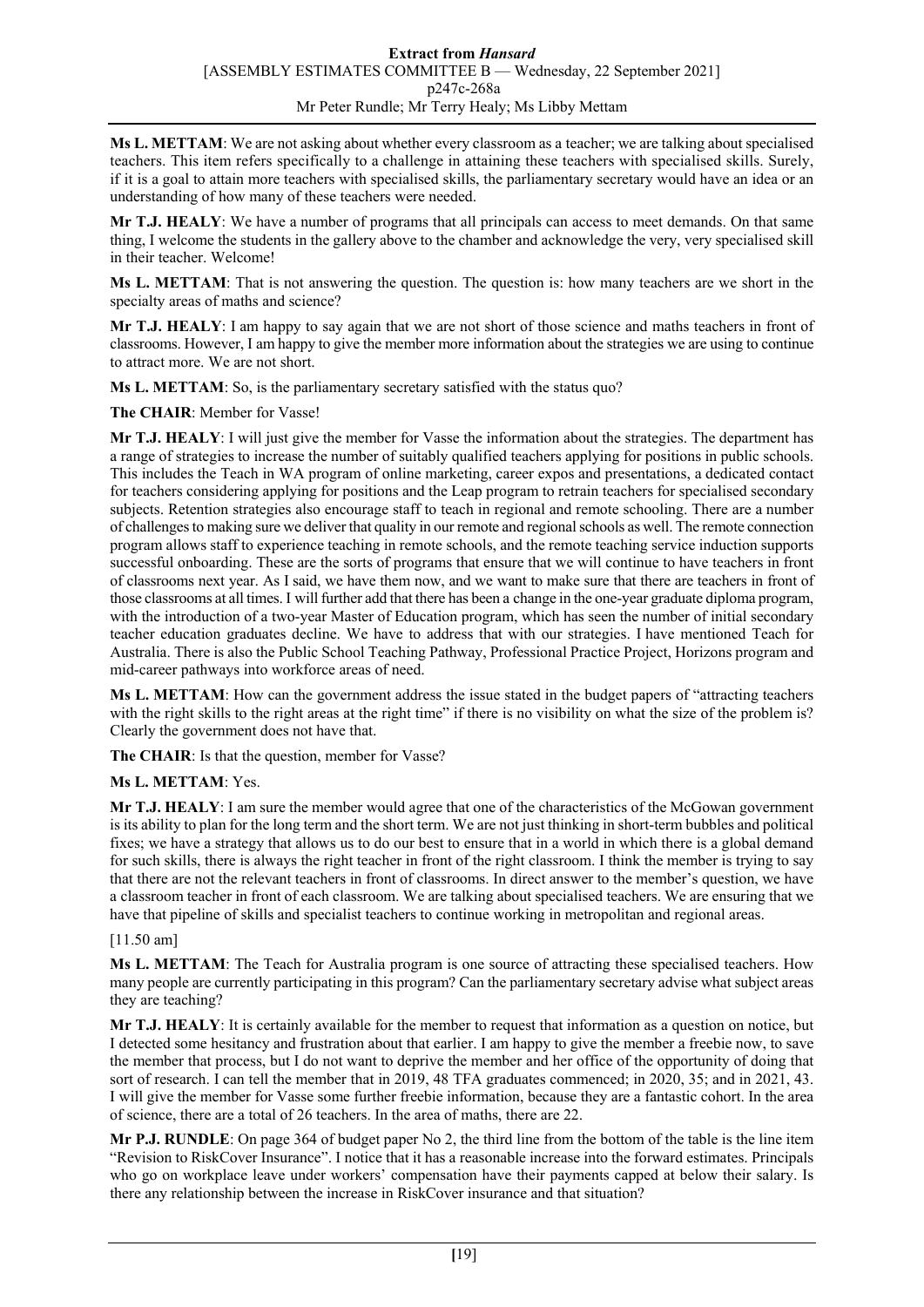**Mr T.J. HEALY**: The short answer is no.

**Mr P.J. RUNDLE**: What is the reason for the revision to RiskCover insurance increasing over that period?

**Mr T.J. HEALY**: The department has increased its expenditure budget by \$39.8 million over the period 2021–22 to 2024–25, reflecting the upward revision in the RiskCover insurance fund contributions. The increase primarily relates to workers' compensation and insurance, which has been driven by a higher number of severe claims over the past five years and an increase in hospital costs by more than the consumer price index.

**Mr P.J. RUNDLE**: On page 364 as well, further up the table I refer to the line item "Pilbara Education Partnership and Sponsorship", which seems to cease funding in 2024–25. Can the parliamentary secretary explain how this change of funding has happened? I would assume that a reduction in funding will not assist schools in the Pilbara.

**Mr T.J. HEALY**: It is a fixed-term arrangement; that is why the funding changes.

**Mr P.J. RUNDLE**: Is it a partnership or sponsorship that has pulled out? What are the actual details of the reduction in funding?

**Mr T.J. HEALY**: I will answer this, rather than answering a couple of follow-up questions. The new iteration of the BHP Pilbara Education Partnership was endorsed in February 2021, with BHP committing a total of \$6.6 million in funding over three years. The partnership has two focused areas, with schools in Hedland and Newman, along with Onslow Primary School, Jigalong Remote Community School, Marble Bar Primary School, Nullagine Primary School and Yandeyarra Remote Community School supported by the partnership. On 12 August 2021, the wonderful Minister for Education and Training announced an additional \$602 000 funding allocation for a new component to the partnership, the Rise Up program. This is a 14-month pilot program that will focus on supporting students to set individual goals to improve attendance and academic achievement, while also participating in leadership and mentoring roles, and volunteering in the community. This program will promote and support student achievement and wellbeing by providing all year 5 and 12 students in Newman and Hedland with the opportunity to participate, ensuring more effective transition processes between primary and secondary schools.

**Mr P.J. RUNDLE**: My understanding is that BHP has pulled out of this program, which was very highly valued in Hedland and the like. It is quite disappointing to be honest. Has there been any attempt to reinstate this funding? Has the department been working with BHP to try to reinstate this important funding considering how many billions of dollars that it makes out of the Pilbara region?

**Mr T.J. HEALY**: First of all, I would hate for the member to impugn the integrity of BHP's investment into our regional communities. I think it is also disappointing that the member would challenge the role of the department or the government in investing in regional education in that area, too.

**Mr P.J. RUNDLE**: I am not challenging the department's role.

**Mr T.J. HEALY**: The member asked a direct question: did BHP pull out? I can confirm that the BHP Pilbara Education Partnership, endorsed in February 2021, has BHP committing \$6.6 million in funding over three years. That is a significant investment of funds, and I would not classify that as pulling out. For the parliamentary record, I am disappointed that the member would suggest that.

**Mr P.J. RUNDLE**: In the line item I am looking at, all I am seeing is a reduction in funding. If the parliamentary secretary can point me to the line item where that particular funding exists, I will be more than happy to look at it.

[12.00 pm]

**Mr T.J. HEALY**: I refer the member back to the line item—I hate to do his work for him—and the figure is \$2 775 000 in 2021–22, \$2 059 000 in 2022–23 and \$1 032 000 in 2023–24.

**Mr P.J. RUNDLE**: Is there no funding from 2023–24 onwards?

**Mr T.J. HEALY**: Clearly neither the member for Roe nor I will become a maths teacher! It is a three-year program.

**Mr P.J. RUNDLE**: I refer to page 364. Paragraph 4 refers to services for students needing extra support et cetera. I refer to the *DETECT schools study: Understanding the impact of COVID-19 in Western Australian schools* that surveyed more than 24 000 students across 79 public schools, and found that around 40 per cent of secondary school students were experiencing moderate to high levels of emotional distress. Can the parliamentary secretary outline what the education department has done to respond to the DETECT report, which has been repeatedly referred to in Parliament?

**Mr T.J. HEALY**: The Department of Education acknowledges a strong association between positive student mental health and wellbeing and learning. All schools have access to school psychologists, the numbers of which are increasing with the additional school psychologist FTEs that I mentioned earlier during estimates. School psychologists can provide risk assessment and intervention for students with identified needs, including those with suicidal behaviour and non-suicidal self-injury. The Mental Health Commission provides the department with funding to coordinate the response to suicide and self-harm in an important schools' program. The Mental Health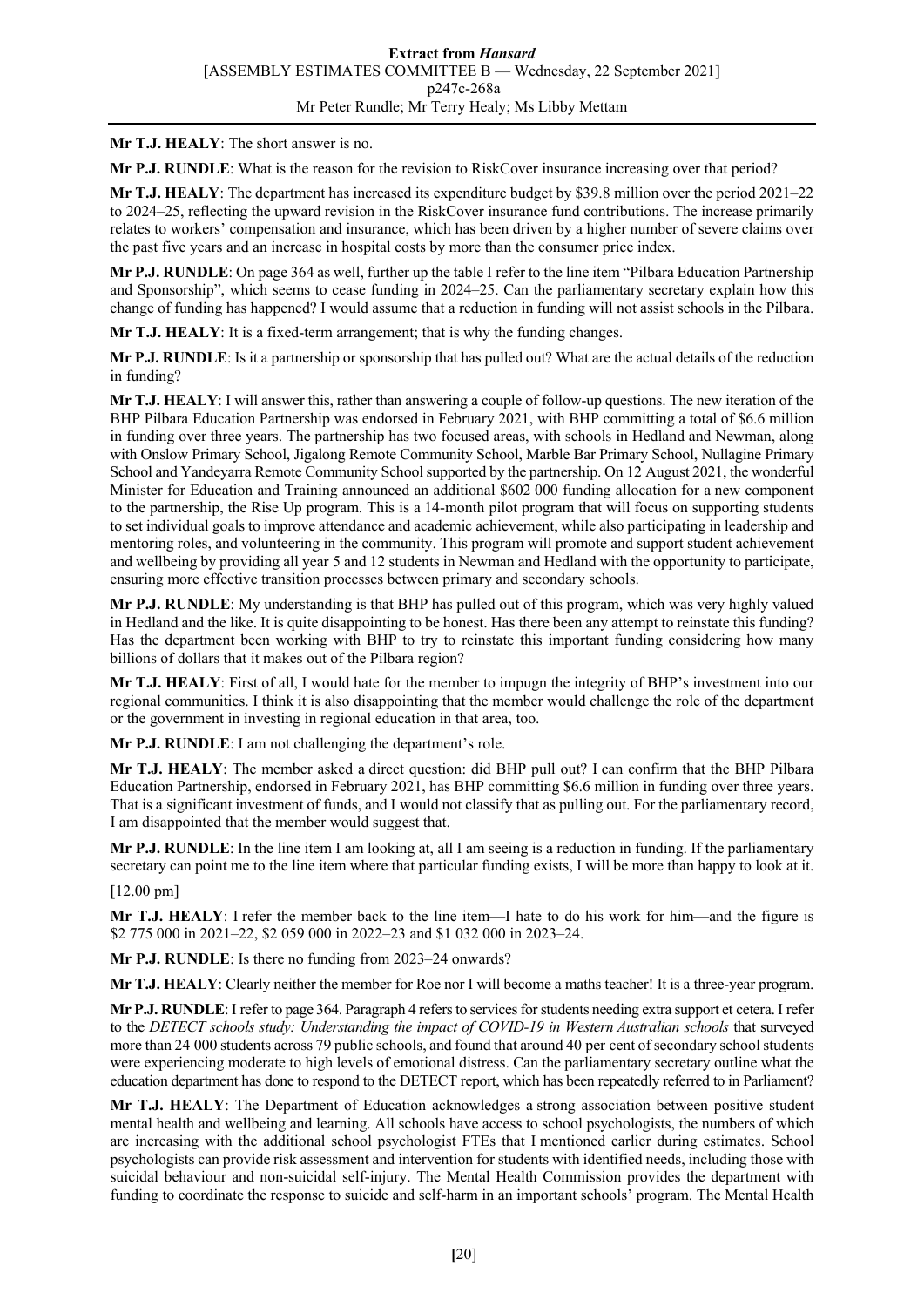in Schools project, from our previous term of government, is continuing in 300 schools. It is very important. The department also supports whole-school approaches to wellbeing, including other social and emotional learning programs delivered by classroom teachers, Promoting Alternative Thinking Strategies, Friendly Schools, and Aussie Optimism. Almost 2 000 staff have completed an online professional learning module on creating supportive and inclusive school policies, as one example.

**Mr P.J. RUNDLE**: I note that stress levels of teachers have been identified as being very high and the complexities of dealing with the mental health of our teachers have also substantially increased. Can the parliamentary secretary outline what the department is doing to deal with the mental health of our teachers?

**Mr T.J. HEALY**: I will come back to the member's question about staff in a moment, but I do not think I emphasised the role of the chaplains as part of our strategy in responding to the DETECT report. I did not mention the increase in the number of chaplains and the role that they play. I do not want to let the record slip without mentioning the fantastic role that our chaplains play.

**Mr P.J. RUNDLE**: My understanding is that chaplains generally deal with students. However, I am asking: what is the department doing to deal with the mental health welfare of our teachers?

**Mr T.J. HEALY**: Thank you very much, member for Roe. I just wanted to add to my answer to the member's previous question by saying that I did not mention the chaplains.

The mental health and wellbeing of staff is, again, a priority for this government and this fantastic education department. As part of the department's range of programs and services available to all public schools to build and foster student wellbeing, the priority for 2021–22 is to increase access to those services. The department is finalising a new staff health and wellbeing plan for 2021 to 2024 and the school leader health and wellbeing plan for 2021 to 2024 that will focus on ensuring that all staff in schools and other department workplaces are healthy, safe and well through enhanced professional learning, information, initiatives, resources and support with a priority focus on mental health. The department also supports all staff through the Employee Assistance Program, which is delivered by PeopleSense, a free counselling service supporting the emotional and mental health needs of employees and their immediate families. Further, I am not sure whether the member has heard of the collegiate principal program whereby learned principals can assist others. It is a great way to connect resources and experienced people. I have worked with a number of collegiate principals and it is a great way to connect and inform the great staff already in our system.

**Ms L. METTAM**: Does the parliamentary secretary have an understanding of how many teachers are seeking assistance and what the size of the problem is?

**Mr T.J. HEALY**: To clarify, is the member asking how many principals are acting in the principal collegiate program or one of the other programs, or does the member mean staff?

**Ms L. METTAM**: I mean staff. The member for Roe asked about the mental health and wellbeing of teachers, and I am asking whether the parliamentary secretary has an idea of the size, or a number, of this problem?

**Mr T.J. HEALY**: The Employee Assistance Program is probably the best way to give the member that information. If the member wants a number relating to a program, I am happy to give that to her. The best way to give the member that information is to read out the Employee Assistance Program information and the number of people who are accessing it, if that is okay with the member?

# **Ms L. METTAM**: Yes.

**Mr T.J. HEALY**: The Employee Assistance Program continues to be a key strategy to support employees and immediate family members with mental health concerns. Services include confidential counselling with experienced psychologists for employees and immediate family members for personal and work-related issues, critical incident management to provide support to employees and school leaders following a critical incident in the workplace, and the manager assistance program to provide advice and support to school leaders faced with people-related issues. I can inform the chamber that a total of 10 121 counselling sessions were provided in 2020–21, representing an increase of 8.52 per cent or 795 sessions. That is one program.

**Ms L. METTAM**: Is the parliamentary secretary able to provide by way of supplementary information the number of teachers or staff members who have been involved in the program over the last four years?

# [12.10 pm]

**Mr T.J. HEALY**: As I said, I am happy to provide the numbers about this specific program through the chair to the member for Vasse. The numbers I have are 10 121 counselling sessions were provided in 2020–21, representing an increase of 8.52 per cent or 795 sessions. I am definitely informing the member there has been an increase. The member is asking about the last couple of years. I am happy for the member to put that question on notice.

**Ms L. METTAM**: Issues have been raised with me regarding the education assistants' union induction program.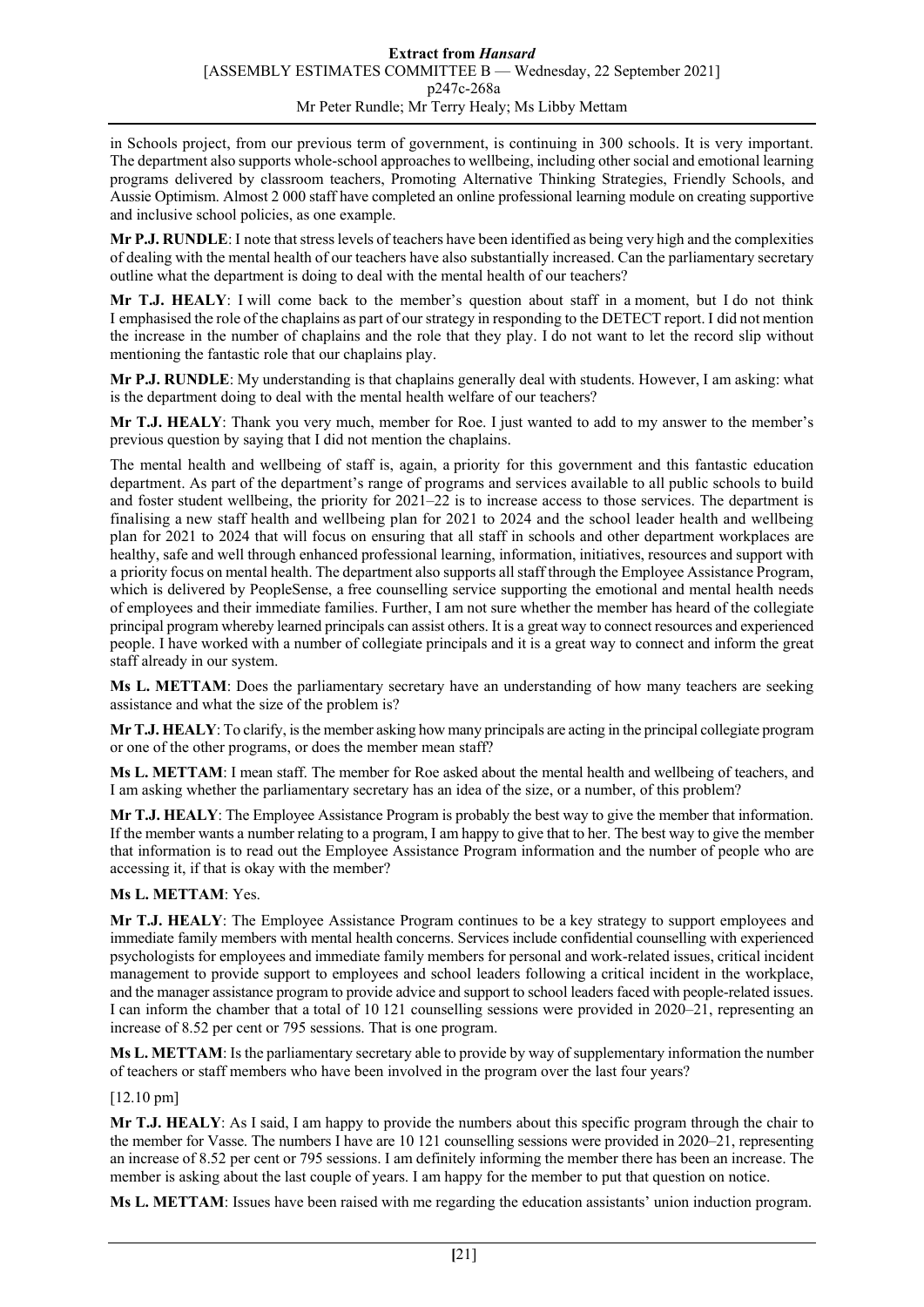**The CHAIR**: Can you refer to a line item?

**Ms L. METTAM**: It is further to this question, about providing support services for teachers and students.

The CHAIR: What is your question again, sorry?

**Ms L. METTAM**: I am asking where the EA union induction program fits in. I understand that it is a compulsory program. Where does that fit in with the goals of the Department of Education?

**Mr T.J. HEALY**: There is funding for education assistants. A better location for this question would be if the member can find another line item. It is definitely in there because we have increased the number of education assistants by 300 FTE, as promised in the previous term of government. It is definitely in the recurrent funding, but I think that is probably the best place for the member to ask the question.

**Ms L. METTAM**: I am happy to refer to whatever section that is, or to the overall goals of the Department of Education on page 365 under the heading "Desired Outcome", which is for school students across Western Australia have access to high quality education. There is a range of services. My question is a genuine query. Why is it compulsory for education assistants to attend compulsory union-held induction sessions?

**Mr T.J. HEALY**: I will give the member a short answer, because I know she also wants to get to the Department of Training and Workforce Development. I am not trying to frustrate the member. It is in a line item. It is here for the member to find. If she has the PDF there, I am sure she will find it in about 10 seconds.

Induction is part of the industrial agreement for education assistants. That was negotiated as part of their industrial agreement. If the member wants to go to the line item, we can go through it in more detail. It is not in this part of the budget, but it is in there. I am happy to spend the next 50 minutes on this or on the Department of Training and Workforce Development—however the member wishes to allocate the time. I am answering the member's question. It is there because it is part of the agreed industrial agreement.

**Ms L. METTAM**: I refer to page 219 in budget paper No 3 and the line item "Put Education Assistants Back in the Classroom". I will ask the question again, referring to that line item. Why are union induction sessions compulsory for education assistants?

**Mr T.J. HEALY**: Induction is part of their industrial agreement.

**Ms L. METTAM**: I appreciate that it is part of the agreement. I am asking why it is compulsory for education assistants to attend these meetings. I have had feedback from local teachers and a local principal who was certainly very frustrated when their teacher assistant made a trip from Busselton all the way to Australind. They were five minutes late and were told to turn around and come back for another session. That was quite a strong response and certainly a waste of the teacher assistant's valuable time. I have a genuine question. These induction sessions are compulsory. What is the objective of these sessions and what value do they have in the overall goals of the Department of Education?

**Mr T.J. HEALY**: In terms of the negotiations, when each of those agreements come up, I understand that an agreement was reached by all parties that they saw value in them. These agreements come up every few years. I think the member is arguing that a case should be made at the next opportunity to discuss it. I think it will be something that all parties will continue to discuss at the next agreement. Is that what the member's question is?

**Ms L. METTAM**: My question is: if a teacher assistant does not want to attend one of these meetings, are they still able to contribute and teach in the classroom, given that they would be qualified to do so?

**Mr T.J. HEALY**: Is that if they have not done their induction?

**Ms L. METTAM**: If they have not been to the union induction, yes.

**Mr T.J. HEALY**: I have given the answer, member for Vasse. It is in the agreement. It is what has been agreed to by the parties.

**Ms L. METTAM**: This has been raised as a concern with me locally, given that teacher assistants have had to travel to Australind for these meetings. The feedback on what is actually taught at these meetings has not been particularly positive. What sort of feedback or number of complaints does the Department of Education receive about these compulsory union induction meetings?

**Mr T.J. HEALY**: I am informed that the department is not aware of complaints about the process. Further, I think the member's real question here is about whether the department will implement the obligations under the agreement yes. I think the member's question might be better placed on notice. If she cannot google it, she may want to put a question on notice to the minister asking when the agreement is next up for negotiation and discussion. Does the member want it to be changed or reviewed at the next round of agreement?